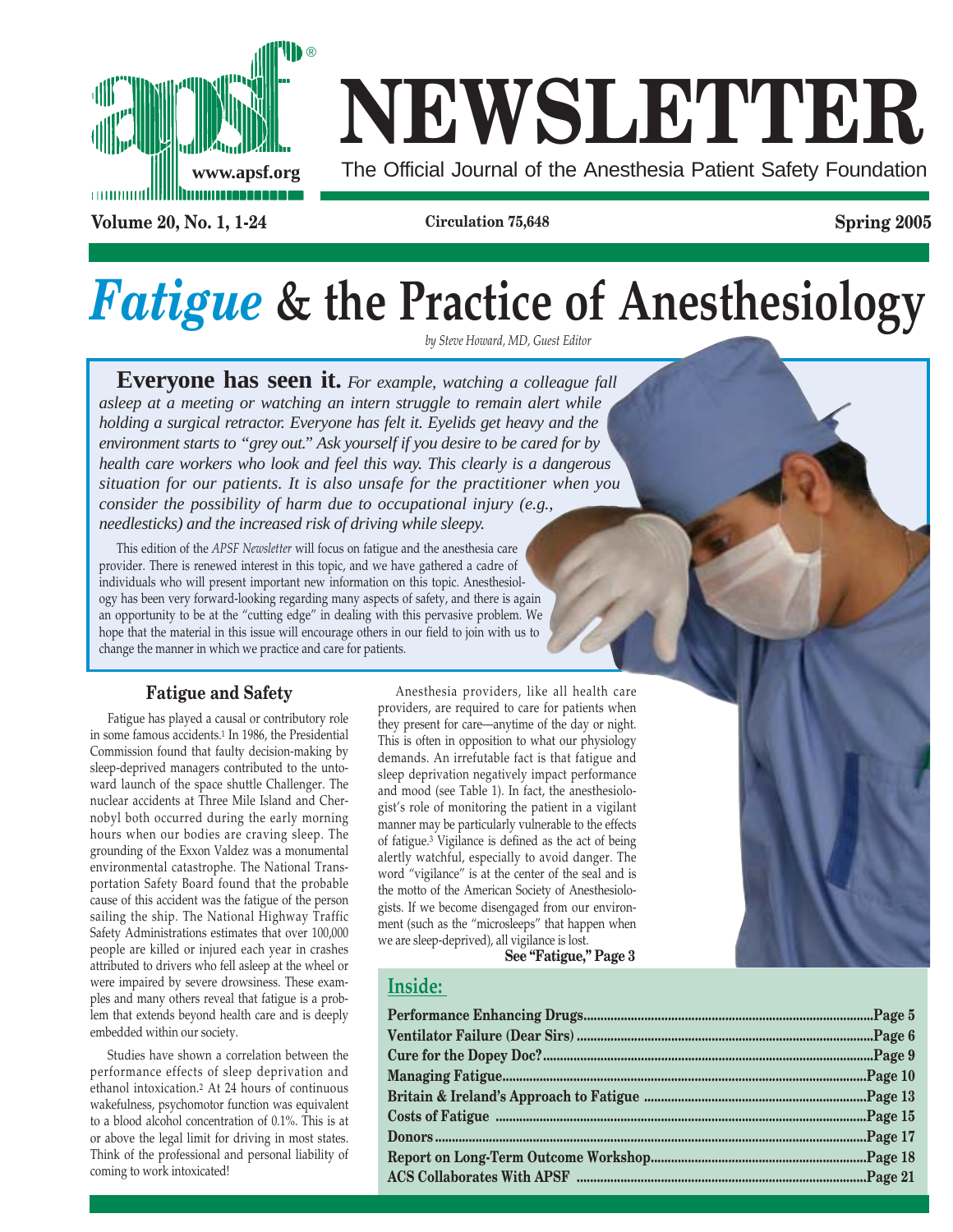### **ANESTHESIA PATIENT SAFETY FOUNDATION CORPORATE ADVISORY COUNCIL**

#### George A. Schapiro, Chair Abe Abramovich ....................*Datascope Corporation* Michael Argentieri ................*Dräger Medical, Inc.* Paul A. Baumgart ..................*GE Healthcare* Casey D. Blitt, MD Judson Boothe ........................*Kimberly-Clark* Nassib G. Chamoun ..............*Aspect Medical Systems* Stuart M. Cohen, MD ............*Cerner Corporation* Philip Croxford ......................*Arrow International* Joseph Davin ..........................*Spacelabs Medical* William T. Denman, MD ......*Tyco Healthcare* Cari Duncan ............................*Organon* Robert Evans, MD ..................*Docusys, Inc.* Michael S. Ferrara ..................*Becton Dickinson* William Floyd ........................*Aspect Medical Systems* Bruce Gingles ..........................*Cook Critical Care* David Goodale, PhD, DDS....*AstraZeneca Pharmaceuticals LP* Elizabeth Holland ..................*Abbott Laboratories* Walter Huehn ........................*Philips Medical Systems* Regina King ............................*Baxter Anesthesia and Critical Care* Charles McLeskey, MD ........*Abbott Laboratories* Steven C. Mendell ..................*LMA of North America* Edward C. Mills......................*Preferred Physicians Medical Risk Retention Group* Brian Mulnix ..........................*Endo Pharmaceuticals* Lou Obendorf..........................*Medical Education Technologies, Inc.* Patty Reilly ..............................*Tyco Nellcor* Marcus Schabacker, MD........*B. Braun Medical Inc.* Laurie Schechter ....................*Smiths Medical* Maria Shepherd ......................*Oridion* Robert K. Stoelting, MD Robert A. Virag ......................*Trifid Medical Group, LLC* Barry Wicker ..........................*Vital Signs*

### *Check out our new and improved website at* www.apsf.org

- Grant Guidelines
- Search Engine
- Back Issues of Newsletter
- Safety Links
- Sponsor List
- Foundation Information

### *User-Friendly & Informative!*



Building One, Suite Two 8007 South Meridian Street Indianapolis, IN 46217-2922 Telephone: 317-885-6610 Facsimile: 317-888-1482

Administrator: Deanna M. Walker E-mail: apsfoffice@aol.com

President: Robert K. Stoelting, MD E-mail (President): rstoel7145@aol.com

### **The APSF continues to accept and appreciate contributions.**

*Please make checks payable to the APSF and mail donations to:*

**Anesthesia Patient Safety Foundation (APSF)** 520 N. Northwest Highway Park Ridge, IL 60068-2573

**The Anesthesia Patient Safety Foundation Newsletter** is the official publication of the nonprofit Anesthesia Patient Safety Foundation and is published quarterly at Wilmington, Delaware. Annual membership: Individual - \$100.00, Corporate - \$500.00. This and any additional contributions to the Foundation are tax deductible. © Copyright, Anesthesia Patient Safety Foundation, 2005.

The opinions expressed in this *Newsletter* are not necessarily those of the Anesthesia Patient Safety Foundation or its members or board of directors. Validity of opinions presented, drug dosages, accuracy, and completeness of content are not guaranteed by the APSF.

#### **APSF Executive Committee:**

Robert K. Stoelting, MD, President; Jeffrey B. Cooper, PhD, Executive Vice President; George A. Schapiro, Executive Vice President; David M. Gaba, MD, Secretary; Casey D. Blitt, MD, Treasurer; Sorin J. Brull, MD, Robert A. Caplan, MD, Nassib G. Chamoun, Robert C. Morell, MD, Michael A. Olympio, MD, Richard C. Prielipp, MD. **Newsletter Editorial Board:**

Robert C. Morell, MD, Editor; Sorin J. Brull, MD; Joan Christie, MD; Jan Ehrenwerth, MD; John H. Eichhorn, MD; Regina King; Lorri A. Lee, MD ; Rodney C. Lester, PhD, CRNA; Glenn S. Murphy, MD; Denise O'Brien, BSN, RN; Karen Posner, PhD; Keith Ruskin, MD; Wilson Somerville, PhD; Jeffery Vender, MD.

Address all *general, membership, and subscription* correspondence to:

**Administrator, Deanna Walker Anesthesia Patient Safety Foundation Building One, Suite Two 8007 South Meridian Street Indianapolis, IN 46217-2922 e-mail address: apsfoffice@aol.com**

Address *Newsletter* editorial comments, questions, letters, and suggestions to: **Robert C. Morell, MD Editor,** *APSF Newsletter c/o Addie Larimore, Editorial Assistant* **Department of Anesthesiology Wake Forest University School of Medicine 9th Floor CSB Medical Center Boulevard Winston-Salem, NC 27157-1009 e-mail: apsfeditor@yahoo.com**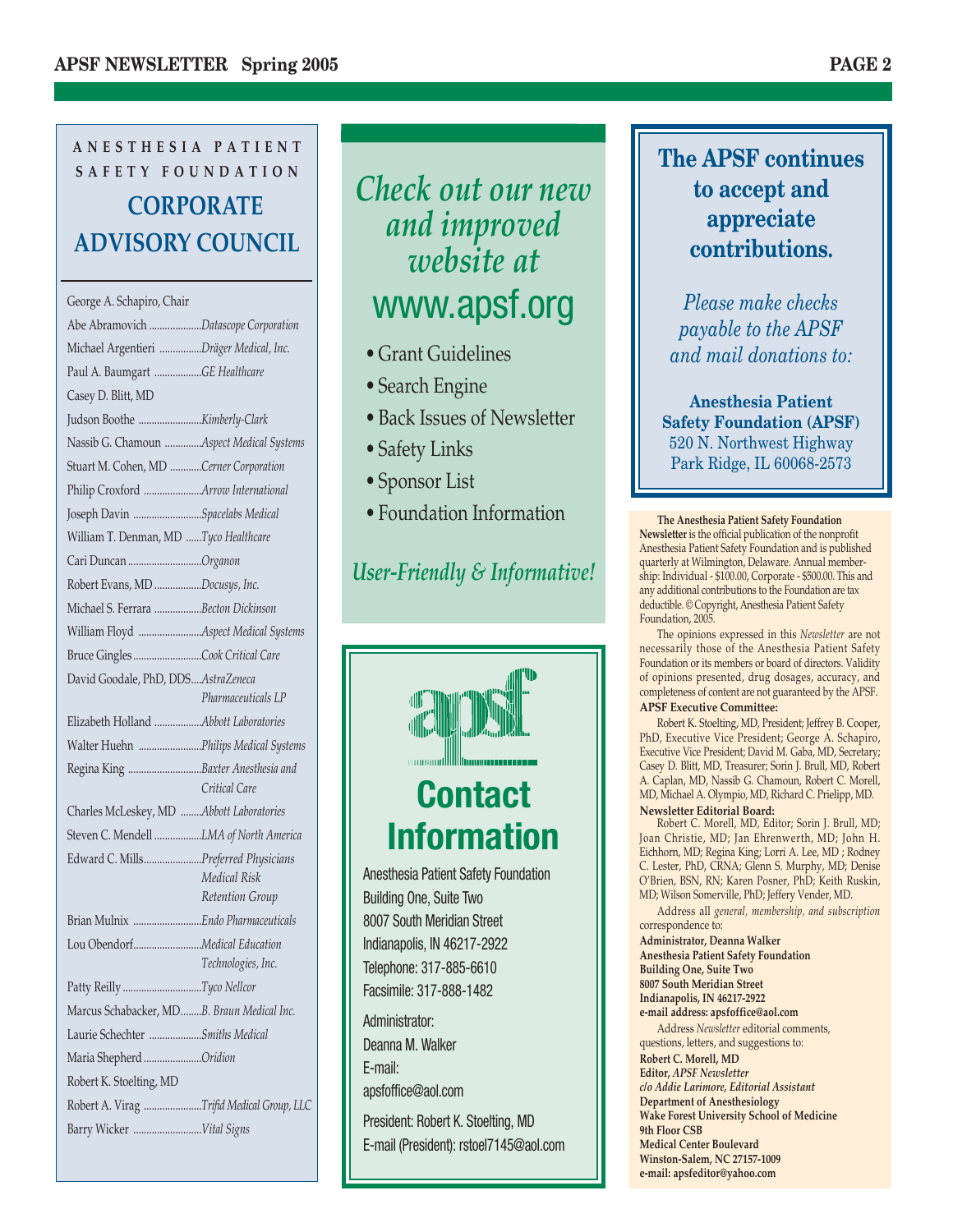## **Rested Residents Make Fewer Errors**

#### **Fatigue and Health**

People who work irregular overnight shifts are at increased health risks.4 Gastrointestinal and cardiovascular complaints increase, and there is some evidence to suggest that long, strenuous work is also associated with obstetric complications (e.g., preterm delivery, pregnancy-induced hypertension). Immune function, carbohydrate metabolism, and endocrine function are impaired to some degree. One study revealed an increased mortality with severe shortening of daily sleep—sleep of <4 hours increased likelihood of death by a factor of 2.8 in a 6-year follow-up period.5 The health effects of chronic sleep deprivation are insidious and their impact may not manifest fully for years.

#### **Physiology of Fatigue Sleep Homeostasis**

Sleep homeostasis can be thought of as sleep balance. Every adult has a genetically hard-wired sleep requirement that does not change with age and cannot be trained. The average sleep need for adults is over 8 hours per 24 hours, and most in our society do not achieve this requirement. In fact, surveys done by the National Sleep Foundation reveal that we are a society of chronic under sleepers by over an hour per night. Sleep is a physiologic drive state similar to hunger or thirst. When sleep requirements are not met a "sleep debt" ensues and sleepiness becomes manifest. The only way to pay off this sleep debt is by acquiring adequate sleep. Laboratory studies of chronic partial sleep deprivation provide important information to practicing clinicians.6 Research has shown that sleeping 6 hours or less per night over 2 weeks results in cognitive performance deficits equivalent to 2 nights of total sleep deprivation. Data on subjective sleepi-

#### **Table 1: Fatigue Effects on Human Functioning**

- Cognitive slowing
- **Impaired vigilance**
- **Increased performance variability**
- **Neglect of non-essential activities**
- **Learning of new information decreases**
- **Problem solving decays**
- **Memory degrades**
- **Motivation declines**
- **Sleep intrudes into wakefulness**

**"Fatigue," From Page 1** shift attempt to function when their clocks are ness (how sleepy the subjects felt) suggest that subjects are largely unaware of their level of impairment; this may explain why the impact of this level of chronic sleep deprivation is assumed to be benign.

> Many anesthesiologists and nurse anesthetists are chronically sleep-deprived at baseline and periodically push the envelope further by performing call duties, thus layering acute sleep deprivation on top of a significant sleep debt. When the clinician works on the day after a busy on call night, a potentially catastrophic situation can exist.

> Normal aging affects sleep.7 Disruptions become more frequent, the amount of slow wave (restorative) sleep decreases, and sleep becomes less consolidated. Since sleep needs remain essentially unchanged, the result is daytime sleepiness. This can be countered by daytime naps, but few working people are able to take naps in our society.

#### **Consecutive Hours of Wakefulness**

As hours since the last sleep episode accrue, the physiologic pressure to acquire sleep increases. Extending work shifts past 17 consecutive hours increases the likelihood of errors in laboratory6 and clinical settings.8 In a recent study reported in the *New England Journal of Medicine*, interns rotating in the intensive care unit were evaluated on two different schedules.9 The traditional schedule allowed for work of up to 30 consecutive hours, while the intervention schedule limited the number of consecutive hours to <17. In this well designed study, residents on the reduced schedule obtained more sleep and made 36% fewer errors. The intervention group also showed fewer "attentional failures," which were actual electroencephalographic (EEG) episodes of sleepiness during patient care.8 These findings match those of many laboratory studies: wakefulness for periods of over 16 hours predicts performance lapses.6

#### **Circadian Factors**

Humans have a circadian timer that regulates many body processes such as temperature and hormone secretion, but for this discussion the 24-hr sleep-wake cycle is of importance. The circadian clock is located in the suprachiasmatic nucleus of the hypothalamus. The daily light/dark variation entrains this clock to the 24-hour day. We are programmed for 2 periods of decreased alertness every 24 hours: between 3-7 AM and 1-4 PM. The lowest point in this cycle occurs during the early morning one, making it the period of greatest vulnerability to fatigue-related performance impairment.10

As we know from shift work and transmeridian air travel, the circadian pacemaker is resistant to change. This is the primary reason for the inability of humans to readily adapt to shift work and why jet lag occurs. For example, workers on the night

primed for sleep. When they attempt to sleep during the day, their clock is programmed for wakefulness. Opposing this normal rhythmic pattern of day-awake and night-asleep is made more difficult because our society's activities are strongly linked to this pattern. Some errands and family responsibilities can only be performed during the day, making adaptation to shift work difficult.

#### **Sleep Disorders**

Over 80 sleep disorders have been described. Common complaints include insomnia, excessive daytime sleepiness, and abnormal movements or breathing during sleep. Some of these disorders are relatively common and have documented negative effects on wake performance. The most common sleep disorders are obstructive sleep apnea (OSA), insomnia, and periodic limb movements. Shift work sleep disorder has gained attention recently and has an approximate incidence of 10% in night and rotating shift work populations.11

OSA is of special significance because it is prevalent in the population (at least 3-5%), but still underdiagnosed. It is associated with the risk factors of obesity (BMI >27), habitual snoring, and large neck circumference, and is most commonly found in middle-aged males. Excessive daytime sleepiness is a common complaint of patients with OSA and occurs because of the cyclical awakenings caused by airway obstruction during sleep. People with OSA have great difficulty getting restorative sleep because it is like having a pager go off 100 times during each night. The incidence of automobile accidents increases in people with OSA, and experiments reveal impairments that are equivalent to ethanol intoxication.

#### **Other Factors That Affect Waking Function**

Depressant and stimulant drugs, whether prescription drugs or substances of abuse, have obvious effects on alertness and performance. In low to moderate doses, caffeine can transiently improve alertness and performance. Social interaction, rest breaks, and exercise can all improve subjective alertness and performance. These factors have no effect on the underlying physiologic level of sleepiness. Other performance shaping factors include chronic or acute illness, boredom, noise, extremes of temperature, and lack of environmental stimuli.

#### **Literature Review**

There have been many studies on the effect of sleep deprivation and fatigue on the mood and performance of health care personnel. Extensive reviews on this topic have been published in the last 5 years and the following highlight the important findings.12,13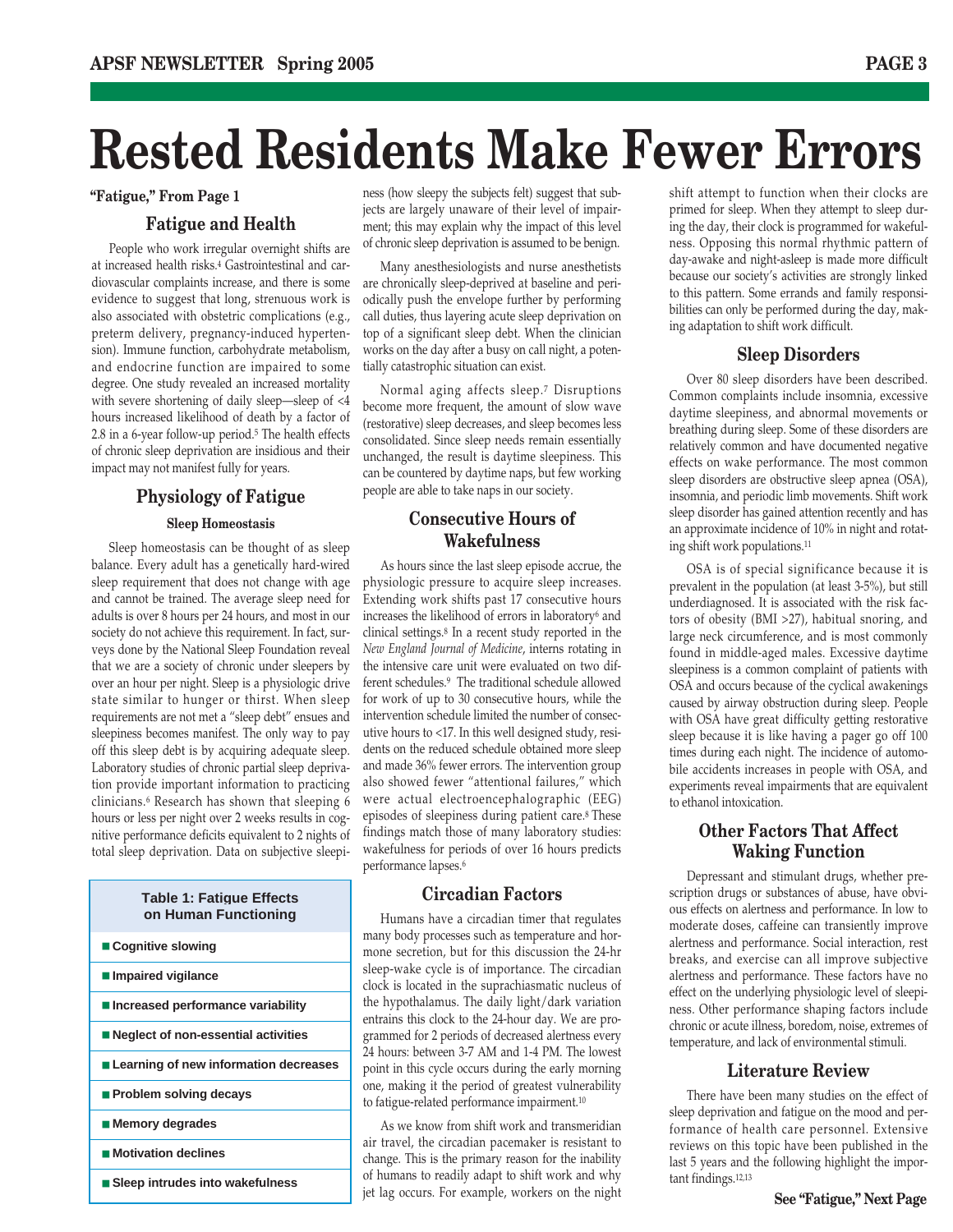#### **"Fatigue," From Preceding Page**

#### **Subjective Reports**

Anesthesia personnel report working long hours, often without taking breaks. In these surveys, over half the respondents reported having committed an error in judgment due to fatigue and feel that fatigue impairs patient safety.

#### **Mood**

Mood is found to be consistently worse as work hours are extended and with work done at night. Levels of anger, hostility, tension, bewilderment, confusion, fatigue, anxiety, and depression increase while measures such as vigor and happiness decrease. No studies have been done to evaluate how these mood shifts impact patient care, but they likely play a role in decreased job satisfaction and the occurrence of burnout.

#### **Performance**

Meta-analyses have been performed concerning the effects of sleep loss on performance.14 These analyses suggest that sleep deprivation impairs cognitive performance and mood with less effect on motor performance. Known performance effects include reduced vigilance, impaired memory, prolonged reaction time, and poor communication. Performance also becomes more variable—one moment performance is adequate, followed by perceptual disengagement from the environment at sleep onset. Performance is zero upon drifting into sleep.

#### **Sleep During Patient Care**

Ambulatory EEG and videotape of clinicians have been used to quantify sleep in field and simulator studies. "Attentional failures" are greater in interns working 30-hour duty periods when compared to shorter work shifts.8 Studies of anesthesiologists providing care to a simulated patient reveal similar data.15 Based on detailed videotape analysis of "sleepy behaviors" (eyes closing, head nodding, and actual sleep), the most impaired anesthesiologist in this study had these behaviors for over 30% of a 4-hour case! These studies support what is commonly seen in the operating room, the classroom, and in conference rooms in hospitals around the world. People manifest severe levels of sleepiness at critical time periods.

#### **Driving Studies**

A growing number of studies describe an increased risk of drowsy driving in health care providers. A recent study from the *New England Journal of Medicine* found that interns were 2.3 times as likely to report a crash after working an extended shift.16 They calculated that for every extended work shift scheduled in a month, the risk of a motor vehicle crash increased by 9.1%. This is



*Steve Howard, MD, Guest Editor*

compelling real-world evidence of how lack of sleep leads to decreased alertness and impacts our abilities to perform.

To summarize, we face many challenges in our current health care environment. As you will read in the accompanying articles in this special issue of the *APSF Newsletter*, finding solutions to the issues that revolve around fatigued health care personnel are not simple and clear-cut. We owe it to our patients and ourselves to come to work optimally prepared. We can lead the way for all of health care by helping to solve the problem.

*Dr. Howard is a Staff Physician at the VA Palo Alto Health Care System and Director of the Patient Safety Center of Inquiry at VA Palo Alto. He is also an Associate Professor of Anesthesia at the Stanford University School of Medicine, Stanford, CA.*

#### **References**

- 1. Mitler MM, Dement WC, Dinges DF. Sleep medicine, public policy, and public health. In: Kryger MH, et al., eds. Principles and Practice of Sleep Medicine, 3rd ed. Philadelphia: W.B. Saunders Company, 2000: 580-8.
- 2. Dawson D, Reid K. Fatigue, alcohol and performance impairment [Scientific Correspondence]. *Nature* 1997;388:235.
- 3. Weinger MB, Englund CE. Ergonomic and human factors affecting anesthetic vigilance and monitoring performance in the operating room environment. *Anesthesiology* 1990; 73:995-1021.
- 4. Costa G. Shift work and occupational medicine: an overview. Occup Med (Lond.) 2003;53:83-8.
- 5. Kripke DF, Simons RN, Garfinkel L, Hammond EC: Short and long sleep and sleeping pills. Is increased mortality associated? *Arch Gen Psychiatry* 1979;36:103-16.
- 6. Van Dongen HP, Maislin G, Mullington JM, Dinges DF. The cumulative cost of additional wakefulness: doseresponse effects on neurobehavioral functions and sleep physiology from chronic sleep restriction and total sleep deprivation. *Sleep* 2003;26:117-26.
- 7. Bliwise DL. Normal aging. In: Kryger MH, et al., eds. Principles and Practice of Sleep Medicine, 3rd ed. Philadelphia: W.B. Saunders, Co., 2000: 26-42.
- 8. Lockley SW, Cronin JW, Evans EE, et al. Effect of reducing interns' weekly work hours on sleep and attentional failures. *N Engl J Med* 2004;351:1829-37.
- 9. Landrigan CP, Rothschild JM, Cronin JW, et al. Effect of reducing interns' work hours on serious medical errors in intensive care units. *N Engl J Med* 2004;351:1838-48.
- 10. Van Dongen HP, Dinges DF. Circadian rhythms in fatigue, alertness, and performance. In: Kryger MH, et al., eds. Principles and Practice of Sleep Medicine, 3rd ed. Philadelphia: W.B. Saunders, Co., 2000: 391-9.
- 11. Drake CL, Roehrs T, Richardson G, et al. Shift work sleep disorder: prevalence and consequences beyond that of symptomatic day workers. *Sleep* 2004;27:1453-62.
- 12. Weinger MB, Ancoli-Israel S. Sleep deprivation and clinical performance. *JAMA* 2002;287:955-7.
- 13. Owens JA. Sleep loss and fatigue in medical training. *Curr Opin Pulm Med* 2001;7:411-8.
- 14. Pilcher JJ, Huffcutt AI. Effects of sleep deprivation on performance: a meta-analysis. *Sleep* 1996;19:318-26.
- 15. Howard SK, Gaba DM, Smith BE, et al. Simulation study of rested versus sleep-deprived anesthesiologists. *Anesthesiology* 2003;98:1345-55; discussion 5A.
- 16. Barger LK, Cade BE, Ayas NT, et al. Extended work shifts and the risk of motor vehicle crashes among interns. *N Engl J Med* 2005;352:125-34.

**APSF Grant Application Information Available on Our Website**   $\sqrt{\theta}$   $-$ **Applications must be submitted electronically to the website and** 

**received by Monday, June 20, 2005**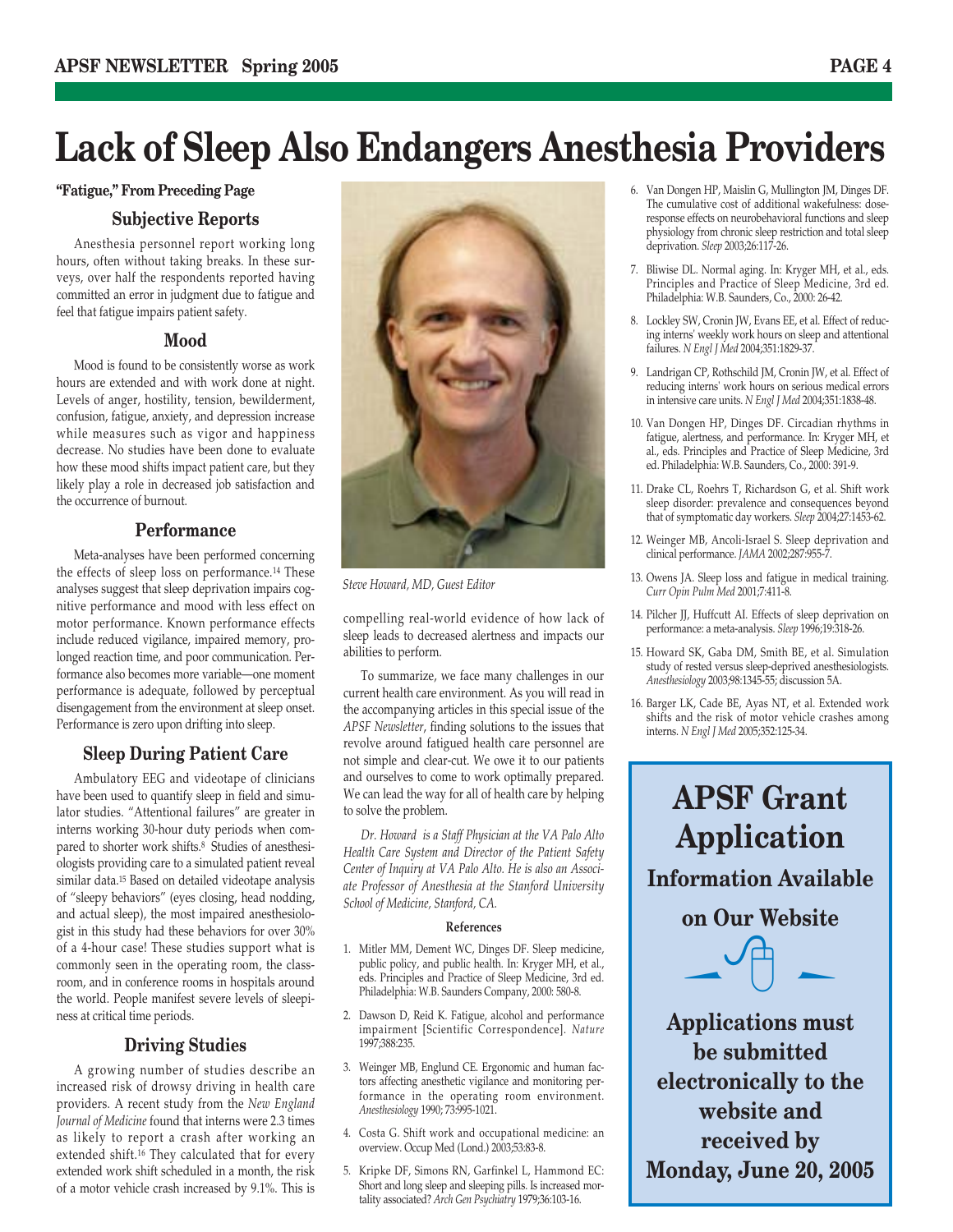## **Performance-Enhancing Drugs Present A Double-Edged Sword**

#### *by Ralph Lydic, PhD*

I thank Steven K. Howard for the invitation to contribute to this *APSF Newsletter* consideration of fatigue as a potential detriment to anesthesia safety. The editorial assignment was to outline arguments against use of performance-enhancing drugs as a counter-measure for excessive physician fatigue. Advances in neuroscience and economic imperatives ensure the increasing relevance of performance-enhancing drugs. This is a topic presently characterized by a paucity of objective data, unscientific argument, and hypocrisy. Some performance-enhancing drugs are willingly accepted, yet other drugs are condemned. Most clinical facilities now maintain a "smoke-free" environment. One can easily envision the outrage that would be elicited by proposals for a "caffeine-free" environment. Caffeine is the most widely consumed performanceenhancing drug. Recent reviews suggest that rapid cessation of caffeine intake causes a "clinically significant distress or impairment in functioning" that warrants "inclusion of caffeine withdrawal as an official diagnosis" by the World Health Organization (ICD-10) and the American Psychiatric Association (DSM-IV).1 This article highlights some conventional arguments against the healthy individuals' use of drugs that enhance performance (steroids), arousal (modafinil), and cognition (nootropics).

Anabolic steroids enhance performance but have negative side effects that illustrate the counterargument of excessive medical risks. The International Olympic Committee relies on a World Anti-Doping Agency (WADA) for drug testing. The need for WADA is illustrated by German court convictions of former East German government officials who sponsored use of performance enhancing steroids by their Olympic athletes. In March 2005, leaders of a laboratory co-operative are scheduled to stand trial for a number of charges including the alleged synthesis and sale to elite athletes of a previously undetectable steroid called tetrahydrogestrinone (THG). High profile athletes exert an enormous influence on younger, aspiring athletes. A second argument against performance-enhancing drug use is that it encourages drug use by others. Dr. Linn Goldberg, professor of medicine at Oregon Health and Science University, reported on the 10 December 2004 radio show *Talk of the Nation* that about one million teenagers in the US currently use anabolic steroids.

Modafinil is a schedule IV, wake-promoting drug (www.provigil.com). Modafinil is approved to treat "unusually sleepy people" who have been



diagnosed with narcolepsy, obstructive sleep apnea syndrome, and shift work sleep disorder. Modafinil's mechanisms of action and long-term effects are unknown. Modafinil is distinctly different from stimulants such as methylphenidate, amphetamines, and cocaine. Elite athletes were quick to discover modafinil. In November 2004, the U.S. Olympic gold medal for the 1600 meter relay was revoked and given to France because US athlete Calvin Harrison tested positive for modafinil. The International Associations of Athletics Federations and WADA consider modafinil a performance-enhancing drug. Thus a third argument against the use of performance-enhancing drugs is the long-standing legal precedent of condemnation by the international athletic community.

Discovering molecules that enhance cognition (nootropics) comprises one of the most exciting areas in drug development. There is uniform support for use of these drugs as therapeutic agents. Nootropic drugs will also be used by healthy individuals as enhancing agents. Perceptions about the appropriateness of performance-enhancing drug use is contextual. The International Associations of Athletics Federations and WADA consider drug use as cheating. In contrast, the Defense Advanced Research Projects Agency (DARPA) actively supports performance-enhancing drugs for military use. The DARPA website notes that, "Sleep deprivation is a fact of modern combat. Current operations depend on a warfighter's ability to function for extended periods of time without adequate

sleep." By changing only 2 words in the DARPA quote, one can describe a performance challenge often encountered by health care providers.

Performance outcome also influences attitudes concerning drug enhancement. The 2003 tragedy in which Canadian ground troops were killed by US pilots who had taken amphetamines has been interpreted as a condemnation of performance-enhancing drugs. For decades, US astronauts have used amphetamines therapeutically to suppress nausea and to enhance performance. Concerns over drug use have never sullied celebrations of a successful space mission. Likewise, if a clinical case goes well, and the anesthesia provider has taken a performance-enhancing drug, the probability of repercussions is low. One can easily envision a very different response to the same scenario terminating in a negative clinical outcome. Ultimately, performance-enhancing drug use will be decided not by editorials or ethicists but by the drug-using public. For performance-enhancing drugs, presently there is no rational code, but there is a clear coda: the genie is out of the bottle.

*Ralph Lydic, PhD, is the Bert La Du Professor and Associate Chair for Research in the Department of Anesthesiology at the University of Michigan, Ann Arbor, MI. He is supported by grants HL57120, HL40881, and HL65272 from the National Institutes of Health, Bethesda, MD, and by the Department of Anesthesiology.*

#### **Reference**

1. Juliano LM, Griffiths RR. A critical review of caffeine withdrawal: empirical validation of symptoms and signs, incidence, severity, and associated features. *Psychopharmacology* (Berl) 2004;176:1-29.



*Ralph Lydic, PhD*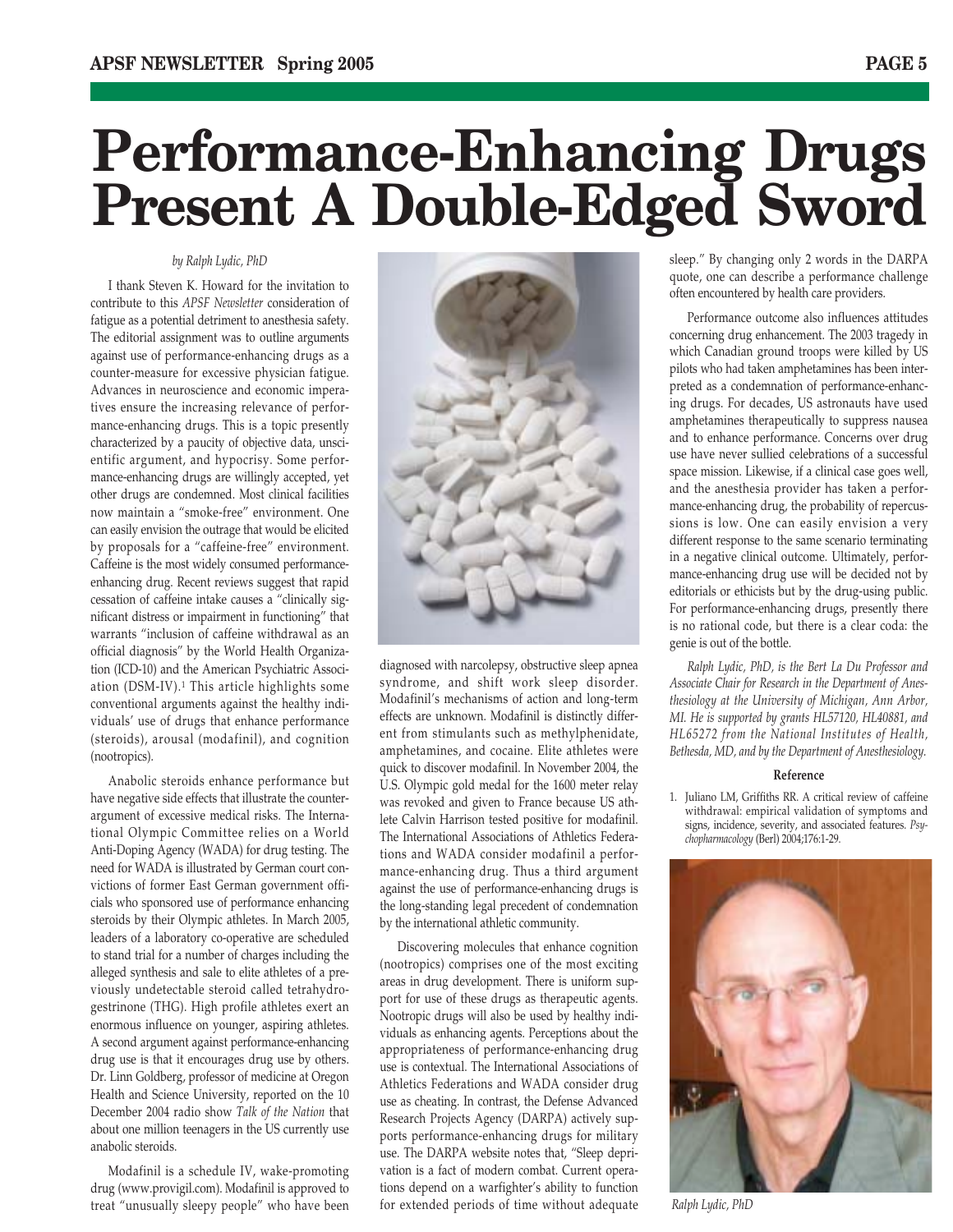### **Dear SIRS**

# **Cause of Ventilator Failure is Unclear**

**S** AFETY **I** NFORMATION **R**ESPONSE **S**YSTEM



*Michael Olympio, MD, Chair of the APSF Committee on Technology and Co-Founder of the SIRS Initiative.*

**Dear SIRS** refers to the **Safety Information Response System**. The purpose of this column is to expeditiously communicate technology-related safety concerns raised by our readers, with input and responses from manufacturers and industry representatives. This process was developed by Drs. Michael Olympio, Chair of the Committee on Technology, and Robert Morell, Editor of this newsletter. Dr. Olympio is overseeing the column and coordinating the readers' inquiries and the responses from industry. **Dear SIRS** made its debut in the Spring 2003 issue.

#### **Dear SIRS:**

We would like to report an incident of anesthesia machine failure with possible patient safety implications. After the induction and intubation of an 8-year-old female and during the sterile skin preparation for orthopedic surgery, a loud warning buzzer was heard by the operating room staff, apparently emanating from the Dräger Narkomed 6000 (Dräger Medical, Inc., Telford, PA) anesthesia machine. A "walk-around" of the machine was required in order to isolate the buzzing noise arising from the vicinity of the red ventilator bypass button located below the machine's power switch. Pressing the button caused the buzzing to stop and the Ventilator Override button to illuminate. The display screen of the machine did not appear to be affected by the problem, but during the walkaround the display was not visible to the anesthesiologist. Upon the anesthesiologist's return to the head of the patient, examination of the machine's display (absence of any ventilator information on the Narkomed LCD display and a lack of end-tidal  $CO<sub>2</sub>$  on a separate monitor) revealed that the ventilator had stopped functioning. The case start was delayed, and the patient was hand ventilated until the machine was exchanged. The case subsequently proceeded without further incident. Later examination determined that the large sealed power supply, located at the rear of the base of the machine, had failed. This incident exposes, in our opinion, several design shortcomings in the Dräger Narkomed 6000 machine, some of which may pose threats to patient safety.

#### **Power Supply Failure**

It is disconcerting that the power supply failure in the present instance led to a failure of the ventilator. Given that the Divan ventilator (Dräger Medical, Inc., Telford, PA.) in the Narkomed 6000 is an electronically controlled, electrically powered piston ventilator, the continuous availability of electrical power must be assured. We think it is reasonable to expect that some sort of "fail-over" back-up system, such as exists in the computer, airline, and shipping industries, would be in place on this ventilator. Such was not the case in the present instance. When the power supply failed, the patient went without ventilation for somewhat less than one minute. We think this episode highlights what we believe is a design shortcoming of the Narkomed 6000 machine: there exists a linkage between the power supply and the reserve batteries such that a failure of the power supply itself also eliminates the ability of the back-up batteries to function. In other words, the machine is protected from external power loss, but not from internally originating power interruptions.

Anesthesia machines in general and the Divan ventilator, in particular, require stable and uninterrupted electrical power in order to function properly. Power supply design is modestly complex; electrical efficiency, heat dissipation, weight, shape, size, and cost must all be considered as the design criteria are set and achieved. The engineering, however, is well understood and the power generating industry is stable and mature. Even so, manufacturers understand that component failures do happen during routine use of complex equipment, and therefore manufacturers attempt to incorporate appropriate design safeguards.

It has been truthfully said that the basic functions of the anesthesia provider are to put air in the lungs and water in the veins. With that in mind, it would seem intuitive that the one function for which the anesthesia machine must have powerful redundancy is ventilation. Dräger has clearly considered the loss of external power in its Narkomed 6000 machine. However, our episode suggests that the potential failure of internal components did not receive the same level of attention. Specifically, we believe it is a machine design fault to have combined the back-up battery system and AC power supply in such a way that the failure of the AC power supply subsystem does not initiate both battery back-up and alarm systems in the same manner as does the loss of external AC power. Instead, the failure of the AC power supply caused a total power failure in the ventilator. This design seems to us to be "counterintuitive" and would suggest that Dräger engineers should readdress this design.

#### **Location of the Ventilator Override Button**

One drawback, in our opinion, of the Divan ventilator is that electrically controlled valves have the potential to allow it to reach a state, following a power failure, where manual patient ventilation is not possible. The Ventilator Override button is specifically intended to alleviate this scenario and did indeed do so in the present instance. The location of the button is a concern, however.

While Dräger has taken the trouble to build a bright red light into the button, the button is located low on the left side of the machine, beneath the power switch and behind both the flow sensor assembly and the inspiratory and expiratory valves. In general use, this button may or may not be visible to the operator, depending on his height and position relative to the anesthesia machine. In this instance, the button was not immediately visible to the anesthesiologist because the line of sight was obscured by the aforementioned items.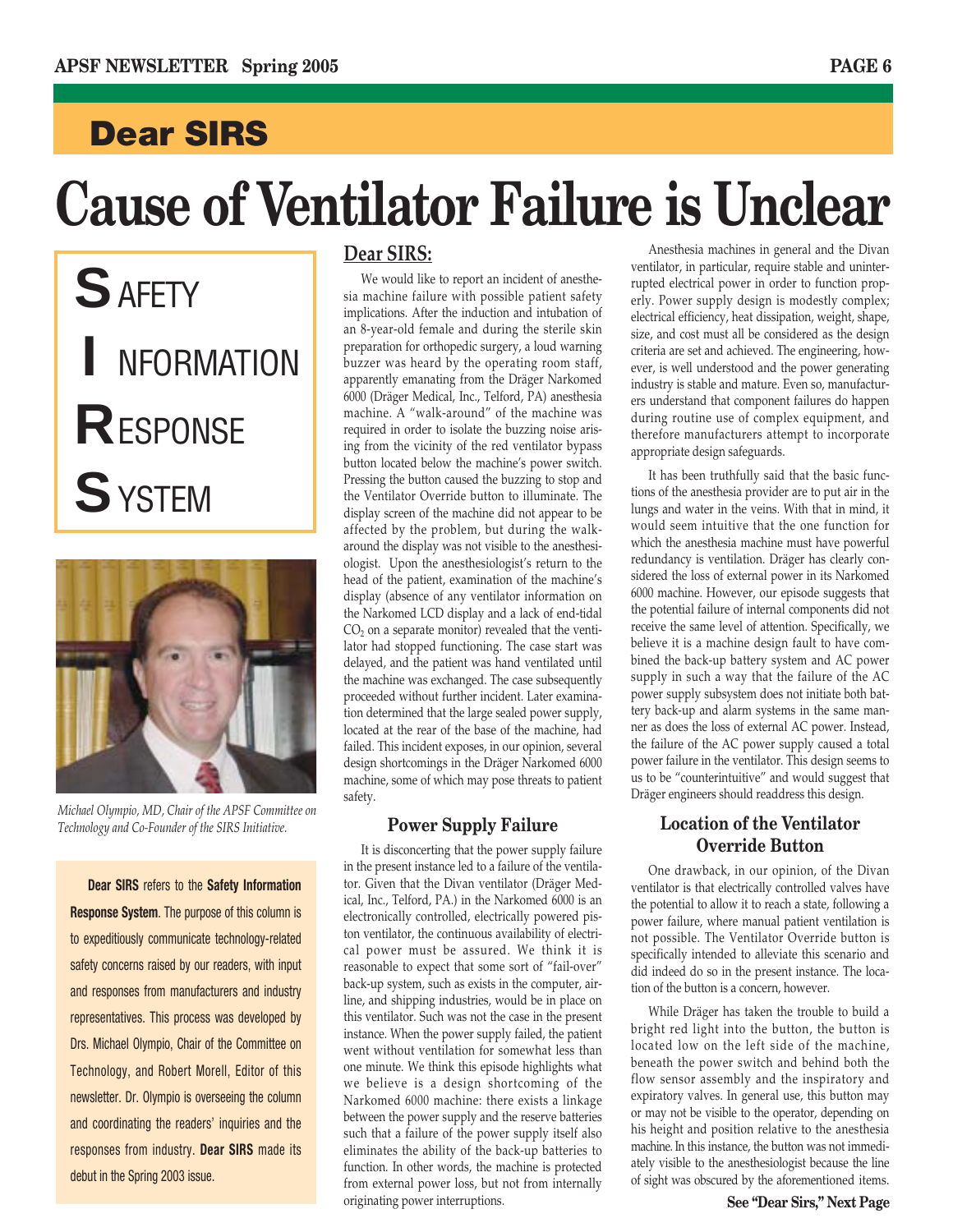### **Invisible "Bellows" Requires Different Mindset**

#### **"Dear Sirs," From Preceding Page**

The anesthesiologist had to walk completely around the machine and approach it from the left side (as viewed by an operator in the usual position) before seeing the red light.

In sum, the location, appearance, and use of the button do not cause the user to have a high degree of confidence or certainty in its function. It is nearly hidden from sight and ambiguously named and labeled, and the fact that it turns bright red from a light built into the switch makes it somewhat startling to use the first time. The button is, essentially, the last line of defense against electrical failure of the Divan ventilator. The Narkomed 6000 operator's manual states that the button "is provided for use in the unlikely event of a fault which does not allow the clinician to ventilate a patient in normal Manual/Spontaneous Mode or safe state." Good ergonomic design suggests that a rarely used button would be best placed away from the primary lines of sight and reach of a machine operator. However, in terms of patient safety, it is our opinion that a rarely used button intended as a last ditch response to a potentially life-threatening situation should be highly visible, unambiguously labeled, and easily accessible. We believe that future Narkomed anesthesia machines equipped with the current iteration of the Divan ventilator should continue to feature the Ventilator Override button, but that button should be redesigned and relocated to satisfy both ergonomic and safety considerations.

#### **Ventilator Visibility**

One of the more controversial aspects of the Narkomed 6000 machine is the placement of the Divan ventilator. The Divan ventilator is located beneath a metal panel which serves as the "table top" for the anesthesia machine, and is thus completely hidden from view. When the Narkomed 6000 machine was first introduced, many experienced anesthesiologists were taken aback at the absence of a visible bellows, particularly in light of the years of controversy over the "hanging vs. standing bellows" issue. Indeed, when this ventilator failed, no specific visible indication that the event had occurred was noted except for the buzzer sound and the red light in the ventilator override button. An inexperienced operator, or one distracted by other simultaneous problems, might have taken significantly longer to notice the failure that occurred in this case. The placement of the Divan ventilator out of the operator's sight con-

tributed to our delay in realizing that ventilator failure had occurred. While there may (or may not) be an increase in reliability afforded by placing the ventilator in a metal cabinet rather than a clear plastic column, the loss of visibility of the ventilator is, in our opinion, a high cost trade-off. We suggest that Dräger reconsider this design and find a way to combine reliable function, safe location and visibility in future machines.

#### **On-Screen Ventilator Failure Alarm/Notification**

The LCD display screen of the Narkomed 6000 is one of the machine's most attractive features. The flexibility of such a display is unparalleled; it is intuitive and informative. One must wonder then why there was not a very large, very noticeable alert on the display indicating that there had been a major failure. Interestingly, exactly this type of alarm does appear if an external power failure occurs or the back-up battery system is engaged for any other reason.

The diagnostic information available to our technical staff after the incident reveals that the system was aware that there had been a power supply failure. We propose making this vital information accessible to the clinician. We would like to suggest that Dräger add an intrusive, informative, and possibly even instructive on-screen alarm in case of any significant detectable internal or external power failure. This software upgrade should be installed in the field as soon as possible.

#### **Power Supply Failure History**

In the publication of a power supply failure in the same model anesthesia machine in September 2003,1 Dräger was reported to have redesigned and replaced the power supply in all affected machines in the US and Canada. The earlier published failure was tracked to a specific design flaw allowing contact between a capacitor can and a circuit board tracing. Analysis of the power supply in the current instance is pending, but the circumstances of our power supply failure vary significantly from the earlier reported incident, in which there was a "pop" and smoke emanated from the power supply. The machine serial number in the present instance is within the range of all the serial numbers of machines affected by the earlier power supply recall (Dräger correspondence), but this specific machine was not affected by the recall.

#### **Incident Tracking**

Ventilator failure in an anesthesia machine is a potentially devastating device mishap. Although it does not appear that FDA incident tracking is mandated by this incident (there was no death or injury), one could consider that such tracking might give Dräger the ability to cast a wider net as the company attempts to discover whether the power supply/ventilator failure presented here is indeed an isolated incident or is the sentinel event in a chain of potential adverse outcomes.

*Albert R. Davis, MD Bruce Kleinman, MD W. Scott Jellish, MD, PhD Loyola University Medical Center Maywood, IL*

#### **Reference**

1. Usher AG, Cave DA, Finegan BA. Critical incident with Narkomed 6000 anesthesia system. *Anesthesiology* 2003;99:762.

Check out the Virtual Anesthesia Machine Website and the APSF Anesthesia Machine Workbook at www.anest.ufl.edu/vam

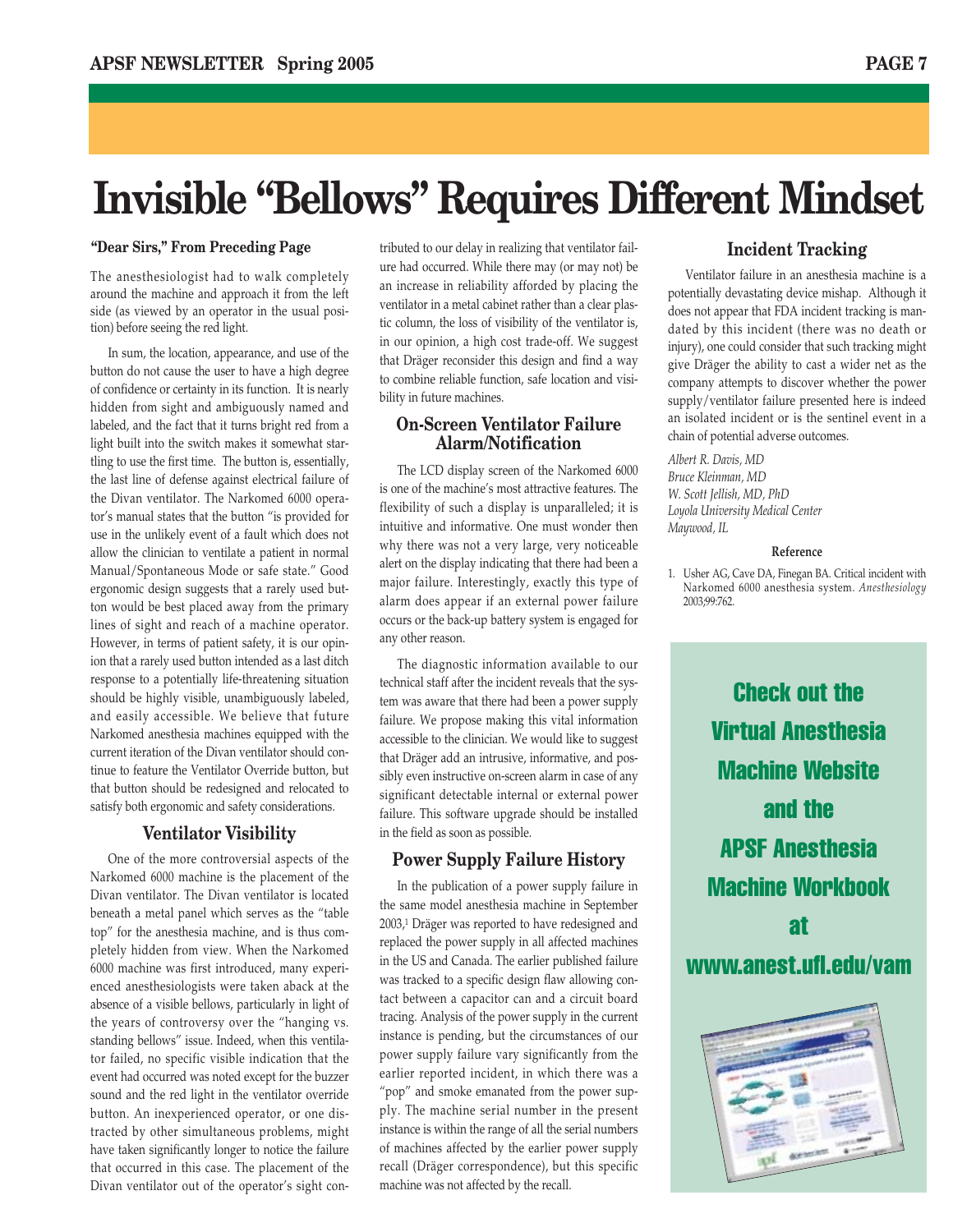### **Dear Sirs Response Manufacturer Analyzes Incident, Provides Feedback**

#### **Response:**

Dräger Medical is grateful for the opportunity to respond to the concerns identified by the clinical staff at Loyola University Medical Center. Dräger Medical considers patient safety to be paramount, and Dräger Medical's history of equipment innovation is evidence of this commitment to patient safety.

#### **Reported Problem**

Dräger Medical was contacted regarding the reported condition by a biomed from the facility. The biomed reported that during a case the Divan ventilator was noted to lose power and the display information went blank. An audible alarm was noted and the monitor screen for the anesthesia machine continued to function. The user depressed the ventilator override button and manually ventilated the patient on the machine until the machine was replaced. Upon replacing the anesthesia machine, the biomed performance tested the device and was unable to reproduce the reported occurrence. The biomed replaced the power supply to be cautious.

#### **Findings**

The power supply was returned to Dräger Medical for evaluation. Performance testing found the power supply to function normally.

#### **Assessment**

The fact that the rest of the system remained active indicates that this was likely not a power supply failure. This was confirmed when the power supply was returned, and the failure analysis found the power supply to function normally.

It would appear from the report that a condition may have arisen in which an alarm was posted by the Divan. The Divan ventilator does have an internal audible speaker that is activated during an atypical hardware or software condition.

The Divan Ventilator incorporates safety software that monitors the function of the ventilator during the power-on self-tests, as well as during normal use. In the event that the safety software monitors a fault condition, the Divan may post an error message on the Divan Control Panel display and an audible alarm. Upon posting the message, the Divan ventilator may configure a warm start or configure itself into Safe State. Safe State automatically configures the Divan for manual or spontaneous ventilation and the next power-on self-test cannot be aborted. A warm start by the Divan would cause the ventilator to momentarily reset, power off, and then on. The reset will take approximately five to ten seconds and then the Divan ventilator will resume ventilation at the user set parameters.

The ventilator override button was designed in the event that an unforeseen condition occurs that the safety software does not recognize. Activating this button removes power from the ventilator forcing it into Safe State which allows for manual or spontaneous ventilation.

#### **Power Supply Failure**

The author's concerns about the design of the power supply are unfounded. The functionality and behavior that the author is proposing is indeed how the system works. The Narkomed 6000 is designed to primarily function on AC power. In the absence of AC power, the anesthesia machine will function on back-up battery power for a minimum of 30 minutes with a fully charged battery. The anesthesia machine will inform the user that AC power is no longer present by a visual message and audible alarm.

The author expresses concern about the dependence of the ventilator on electrical power. The dependence of the NM6000 series anesthesia machine on electrical power is no different than previous anesthesia machines manufactured by Dräger Medical, which include the Narkomed product line of anesthesia machines. The Narkomed products also require AC electrical power to function during automatic ventilation.

#### **On-Screen Ventilator Failure Alarm/Notification**

Current software released for the NM6000 anesthesia machine does incorporate such features as discussed into the alarm structure. In an AC power failure condition, the device posts an advisory alarm message, "AC Power Fail," plus a single audible tone. A dialog box is also displayed on the screen with a warning tone. Upon activation of back-up battery power, the device will function for a minimum of 30 minutes from a full charge. Prior to depletion of battery power and machine shut down, a battery low message will be posted indicating that approximately 10 minutes of power are remaining. Prior to use, the power on self-test will post appropriate indications to the user regarding the power status to the device. The system will post a message indicating the status of the device as functional, conditionally functional, or non-functional.

#### **Power Supply Failure History**

The power supply returned from Loyola was not within the suspect population for the recall that has occurred. The power supply recall was issued for 151 machines. All facilities with machines that were affected by the recall were properly informed and had their power supplies replaced. The recall started November 01, 2002, and was completed February 28, 2003.

#### **Ventilator Override Location**

Customer input and design determined the current location of the ventilator override switch to the ventilator on the machine. The switch is clearly labeled (see Figure 1), and the defined use is provided to the user in the Operator's Manual.



*Figure 1: General Location of Ventilator Override Switch*

#### **Ventilator Visibility**

Dräger Medical recognizes that the location of the ventilator is a significant change for the user versus past designs. As such, Dräger Medical offers as an option, a top cover for the ventilator with a transparent window to allow the user to easily visualize movement of the piston ventilator.

#### **Incident Tracking**

Dräger Medical complies with post market surveillance and the medical device reporting regulations.

We appreciate all feedback regarding the features and functionality of Dräger anesthesia workstations. This feedback is important in helping to identify potential performance issues and also helps to incorporate new features that our customers require. Additionally, anesthesia machines are not all the same, and patient safety may be managed through various means and systems. As anesthesia machines are required to perform more complex functions, machine features and usage are always changing. As a result, it is recommended that all staff undergo initial and periodic refresher training to ensure a high level of proficiency for all types of anesthesia machines. Dräger Medical makes its personnel available to help in the continuing education of its customers.

*Robert Clark CareArea Director Perioperative Care Dräger Medical, Inc.*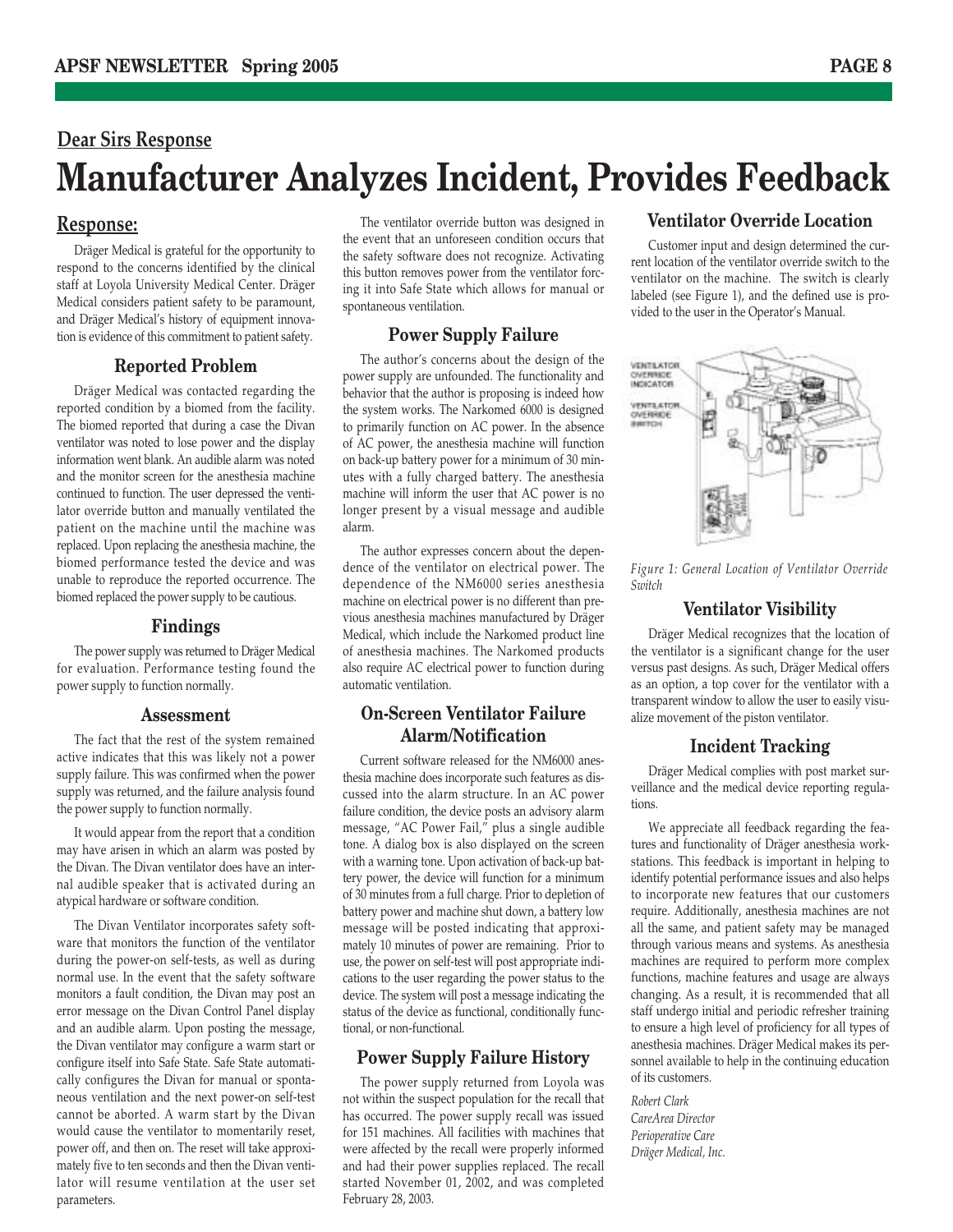# **Cure for the Dopey Doc?**

#### *by Brian E. Smith, MD*

I was on call last night, and I was lucky. Although I worked moderately hard for 19 hours, the final 5 were spent dozing off and on in a noisy, cold "sleep" room. Departing for a 7:00 am department meeting, I promptly locked my lab coat and my keys in the call room. A quick change of scrubs made me feel a little fresher, until I spilled a dribble of my morning double espresso on them. I found myself searching for the right word a few times during the meeting, not unusual as I age, but a noticeably more common problem today. I was lucky again after the meeting; while most of my colleagues went to face a challenging day in the OR, one fewer outpatient rooms on the schedule spared me from placing a patient's life in my hands. My group once eschewed working post-call; with declining reimbursement from profitable insurance conglomerates, it is now considered an economic necessity to maintain the status quo. I have to finish writing this article and get some sleep; I have 2 cardiac cases tomorrow, which means a 4:45 am wake-up time.

The concept of performance-enhancing drugs has gotten significant press lately, and the buzz is overwhelmingly negative. Professional athletes searching for a competitive edge are vilified as cheats in the rare instances that they have been caught using anabolic steroids. However, like many other effective tools, performance-enhancing medications used correctly could decrease suffering and improve life: lost in the hype about steroids are potential benefits to society of a wide range of medications unrelated to steroids, and in my view, not at all analogous. Let's focus on one.

Modafinil is a pill that improves mental alertness through a novel mechanism, probably involving dopamine reuptake. It does not have the adrenergic side effects of amphetamines; in fact, most subjects cannot readily perceive the difference between active drug and placebo. It does not decrease the user's ability to recover sleep when an opportunity arises, and does not deliver a rebound effect. It does improve performance on a host of laboratory tasks, including tests of vigilance, memory, mood, and attention, as well as real-world tasks such as flying combat aircraft. The military has a compelling interest in performance and fatigue because combat operations are typically 24/7, and the stakes are extremely high for the participants. Hence, there is serious, ongoing research on the use of modafinil by sleep-deprived aircrews, and the results are encouraging. Modafinil works nearly as well as dexedrine and better than caffeine in maintaining performance during severe sleep deprivation. It does have occasional side effects including headaches and nausea, and undoubtedly more will be found. However, sleepiness is not only detrimental to our patients; it is not entirely benign

for the practitioner. Research shows that the sleepdeprived anesthesiologist drives home at least as impaired as one legally intoxicated with ethanol.

One could argue that the work hours of critical health care providers should be regulated; society should make the investment to train and pay enough personnel to provide the same level of expertise to everyone, whenever their need for care arises. However, that is not the case. Sleepy people are keeping people asleep. Before it was confirmed scientifically, it was widely known empirically. Anesthesiologists and nurse anesthetists in busy clinical practices are excessively sleepy. Fatigue affects performance. While we know it empirically, this is a bit more tedious to establish scientifically, but progress is being made. Morbidity and mortality are at stake. In 1999, the Institute of Medicine report described a previously underappreciated number of deaths that were attributable to medical error. I have no doubt that these incidents are more common when the practitioner is fatigued, and my early morning follies today indicate that I was illprepared to deal with simple tasks, much less the complex, rapidly evolving catastrophes that my surgeons and patients occasionally conjure up. Unlike professional athletes, whose primary goal may be to win personal fame and fortune, our goal is to maintain vigilance against disaster for our patients. We have an ethical duty to maximize our potential and to carefully and pragmatically consider any reasonable aid that presents itself.

Cognition is complex, and delivering anesthesia is not the same as flying a plane. Exactly how modafinil improves performance is not known, and its effects on memory, problem solving, mood, motivation, interpersonal interactions, and a variety of other factors important to the practice of anesthesia have not been fully investigated. Perhaps modafinil will prove to diminish management of complex diagnostic decision-making, or worsen multi-task management. However, we have the means of testing performance in realistic simulators, so we could begin to answer these questions. College students are taking modafinil to cram for finals. Journalists are using it to combat jet-lag on overseas assignments. Residents are using the drug to maintain alertness while on call. It seems reasonable to study this new frontier of patient (and practitioner) safety, to potentially arm ourselves with both well crafted shifts, good sleep habits, strategic napping, and a safe pharmaceutical to be used when absolutely necessary, to help us maintain our motto: "vigilance."

*Dr. Smith is an attending anesthesiologist at the Washington Township Hospital in Fremont, CA, and serves as an Adjunct Assistant Professor in the Department of Anesthesiology at the Stanford University School of Medicine, Stanford, CA.*

## *Please support your APSF*

**Individual donations are most welcome.**

*Your contribution does make a difference.*

**Contributions may be sent to:**

#### **Anesthesia Patient Safety Foundation (APSF)**

520 N. Northwest Highway Park Ridge, IL 60068-2573 *(Make checks payable to the APSF)*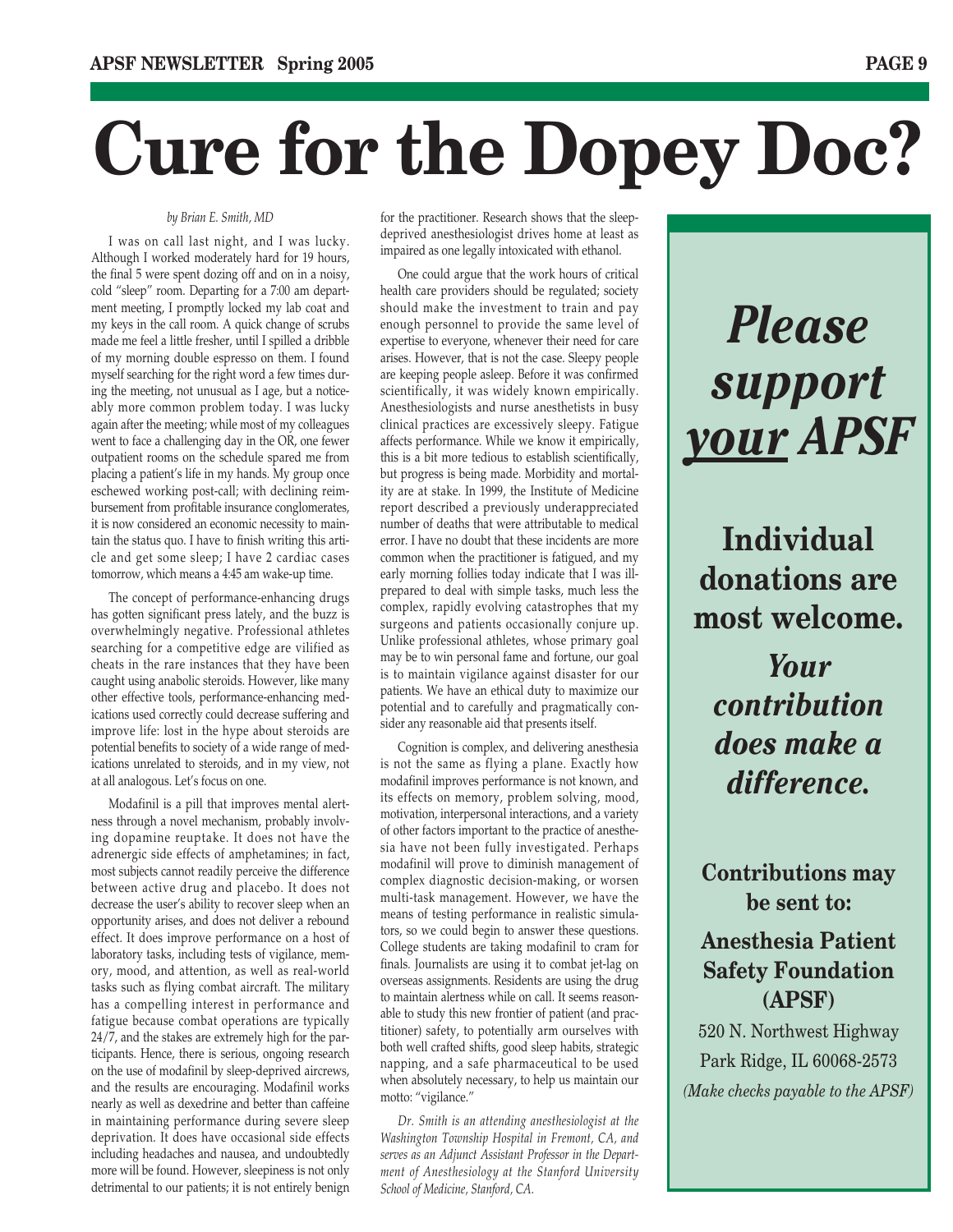## **Managing Fatigue 24/7 in Health Care:** *Opportunities to Improve Safety*

#### *by Mark R. Rosekind, PhD*

If only it were that simple: just tell people to get their 8 hours of sleep and develop perfect work schedules, or invent a "magic bullet" that eliminates fatigue, manages the safety risks, and is effective for everyone. Managing the fatigue-related risks in health care is much more complicated. Health care tasks can be very different, so there are diverse operational requirements. The people themselves are very different, so individual differences related to age, gender, experience, sleep need, and many other factors vary widely. The sleep and circadian physiology that underlies fatigue, sleepiness, and performance decrements are complex. Historical precedents are difficult to change, and longstanding practices can be resistant to progress. All of health care is contending with the economics associated with the modern practice of medicine, and addressing any significant patient safety issue will involve cost/benefit scrutiny.

These real-world challenges clearly show that effectively managing fatigue in any 24/7 operational setting is a complex endeavor, with no single or simple solution. Given our human physiological design that includes a requirement for sleep and the powerful control and effects of the circadian clock, it is impractical to believe that fatigue can be eliminated from around-the-clock activities. However, there is no question that the safety-related risks associated with fatigue and impaired alertness can be managed better than current practice.

An extensive scientific literature exists that demonstrates the risks and costs associated with fatigue in health care.1,2 It is clear that health care providers suffer from acute sleep loss, cumulative sleep debt, prolonged periods of continuous wakefulness, and circadian disruption. This physiological disruption is associated with decreased alertness and performance and an increase in errors and risks, including provider car crashes.1-3 No doubt, ongoing research will further define these risks and elaborate the additional outcomes of fatigue in medical practice. However, it is critical to now move beyond just documenting that fatigue is present in 24/7 health care activities and has negative effects on performance and safety. It is time to test and implement effective strategies and approaches that will manage the known risks associated with fatigue in health care.

Classically, the most widely used approach to address fatigue in operational settings is through "hours-of-service" (HOS) regulations. Typically, these regulations establish specific off-duty requirements intended to provide rest opportunities and duty time limitations to prevent extended periods of work and wakefulness. An HOS approach also might address total work hours in a certain number of days or an identified number of days off for recovery. In some HOS structures, the work time within a duty period also has specific limits, for example, drive time for commercial truck operators and flight time for commercial pilots. Recently, the Accreditation Council for Graduate Medical Education (ACGME) utilized this same historical approach to establish intern and resident work hour limitations. There is no question that "HOS" are necessary but insufficient to effectively manage fatigue-related risks. This is true because allowing people to work without limitations will clearly





*Mark R. Rosekind, PhD*

engender fatigue, and providing minimal off-duty periods to prevent acute sleep loss and recovery periods to "zero" cumulative sleep debt are basics of managing fatigue. However, given the complexities previously identified, a general HOS structure cannot be expected to cover every circumstance or individual in health care.

Though an HOS approach is necessary, 2 examples illustrate its limitations. While an off-duty period maybe mandated, this does not guarantee that an individual will obtain required sleep during this time. Whether an individual chooses to remain awake and active, has sleep disturbed by external factors (e.g., noisy environment, sick child), is afflicted with one of the almost 90 identified sleep disorders or a multitude of other possibilities, that individual may not obtain sufficient sleep. Acute sleep loss, regardless of etiology, will degrade subsequent alertness and performance.

Another example involves night work that requires a health care provider to be awake when biologically programmed for sleep by the circadian clock and then attempt to sleep during the day when programmed for wakefulness. Therefore, anyone working through the night is at risk for degraded alertness and performance and the associated errors related to the circadian time of day. Generally, people do not physiologically adjust to night work,4 and successive nights of work increase safety risks.<sup>5</sup> While light administration has been used successfully in the laboratory to adjust circadian phase,<sup>6</sup> the effective, practical and economically feasible application of this strategy to diverse work settings has yet to be realized. Therefore, the circadian clock will continue to create a physiological fatigue risk for individuals working at night.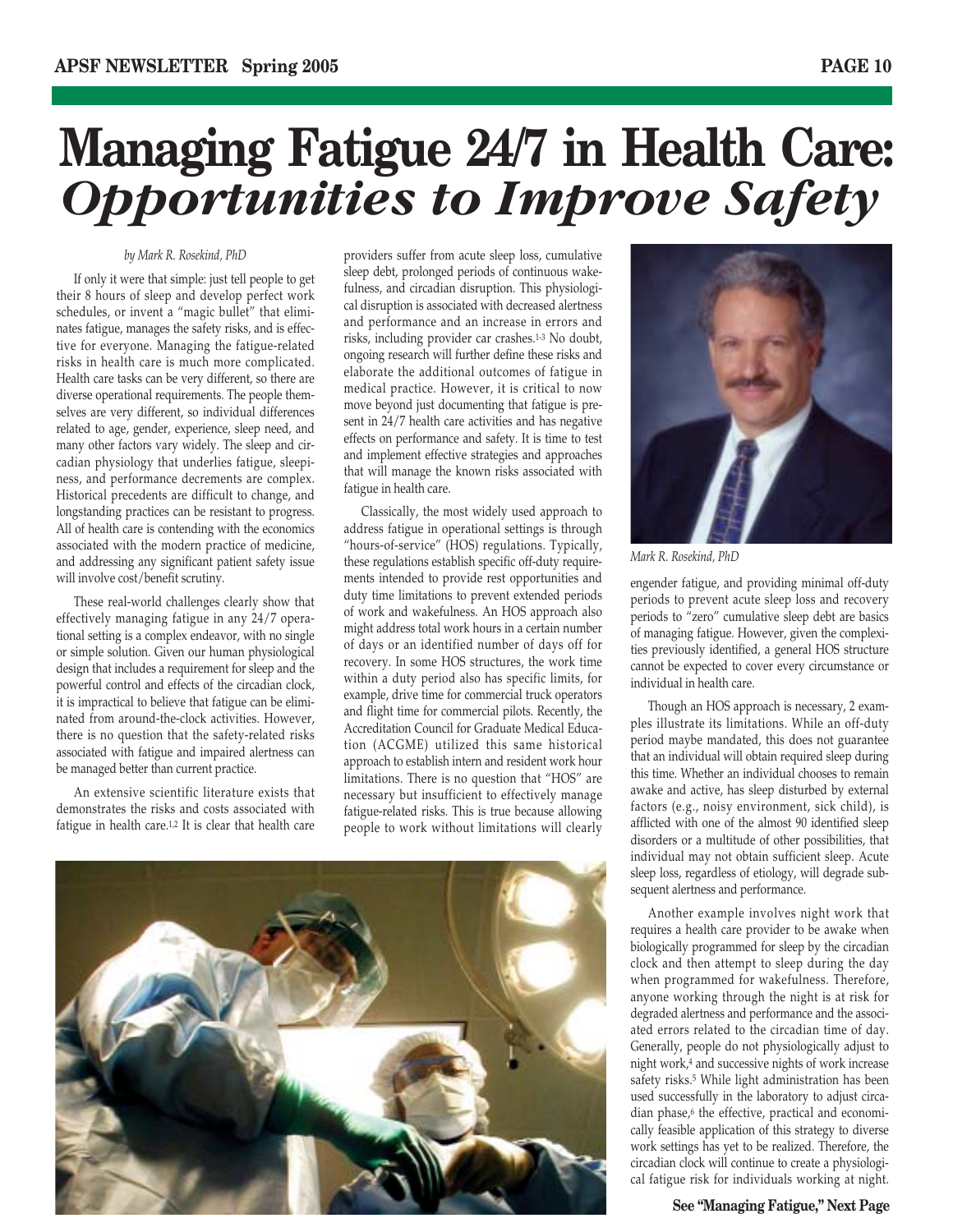## **Comprehensive Approach Can Improve Safety**

#### **"Managing Fatigue," From Preceding Page**

There is no HOS structure in existence that fully addresses this circadian component; in fact, most policies do not incorporate specific circadian elements because they are so complex.

#### **Alertness Management Program**

A comprehensive alertness management approach offers the greatest opportunity to address these issues and involves a multi-component program that includes education, alertness strategies, scheduling practices, healthy sleep, and scientific and policy support.7 An overview of this approach and each component is provided to illustrate the opportunity that a comprehensive alertness management approach offers.

#### **Component 1: Education**

Education is the foundation for any effort to address fatigue. At a minimum, the educational component should provide information about the risks associated with fatigue, the physiological mechanisms that underlie fatigue, and available approaches to reduce risks and optimize performance and alertness during operations. Consider that the basis for any significant attitude and behavior change begins with education. Health care provides many such examples where changes in diet, exercise, and smoking begin with educational programs that include information about risks and behavior change. This same approach is a critical first element for any fatigue or alertness management program.

While it is critical to provide an appropriate offduty sleep opportunity, there is no guarantee that an individual will use the time for sleep. Perhaps the only acceptable approach to address this issue involves providing effective education that portrays the risks associated with not obtaining required sleep before work. It is unlikely that "bed checks" or technological monitoring of individuals to validate sleep will be readily accepted or adopted soon. Similarly, the circadian clock will continue to create physiological risks during the nighttime window of circadian low. It is critical that night workers be informed about this period of reduced alertness and performance, and utilize strategies to manage it.

This education should be provided to all segments within a health care organization. Often, these educational efforts will focus on trainees and physicians. However, nurses, technicians, pharmacists, maintenance personnel, and anyone working irregular schedules are potentially at risk and should be offered, at least, basic fatigue education. Also, a one-time "session" is less likely to create behavior change than information provided in multiple forums and formats and continually over time. Integrating fatigue education into an ongoing program creates the opportunity for this information to become a part of the corporate culture.

#### **Component 2: Alertness Strategies**

A second component of a comprehensive alertness management program involves alertness strategies. Beyond just information, the alertness strategies component should include two elements: 1) specific guidance on the effective use of strategies, and 2) establishing appropriate policies and support for implementation of strategies. For example, two well-studied and effective fatigue countermeasures involve planned naps and strategic use of caffeine.8,9 However, it is critical that individuals understand the basics of their effective use. How long should naps be? What is the best timing? What should be done to avoid sleep inertia? These are important considerations to obtain optimal results from naps. In a similar way, information about the strategic and effective use of caffeine will increase the benefits obtained. For example, what dose is needed to enhance alertness and mental functioning, how much caffeine is contained in different drinks and food, and what will be the best timing for ingesting caffeine as an alertness strategy? Examples of some answers to these questions and other strategy implementation information is available in other sources.2,7,10

Another important element of this information should be to assist individuals in discriminating which strategies have a proven scientific basis for their effectiveness and use. When confronted with potential recommendations on "how to stay awake on the job" from a variety of sources (e.g., friends, co-workers, media), what criteria might an individual use to determine their value, efficacy, and safety.

The implementation of alertness strategies often requires policies and corporate support. An explicit policy on the use of planned naps is useful in a variety of ways. First, the policy provides an explicit sanction for the use of planned naps in the context of the work environment. Second, it can delineate specific procedures, timing, and circumstances for its use. Third, it is a mechanism to address any potential concerns about misuse. Beyond policies, corporate support might include the creation of specific nap rooms or some space conducive to obtaining a planned rest period. Also, while some may focus on the use of naps during low workload periods on shift, they can be an invaluable alertness strategy prior to a drive home after a work period. In relation to caffeine, if information about its effective strategic use is provided, then it is critical to have mechanisms in place to make it available when needed.

Similar to the education component, alertness strategies information and policies should be distributed through multiple forums and formats and on an ongoing basis. One example of an integrated education and alertness strategies tool was a video developed on behalf of the American Society of Anesthesiologists.11 This short video includes some basics of fatigue risks and the underlying physiological mechanisms, and concludes with guidance and modeling of how to apply alertness strategies in a health care setting.

#### **Component 3: Scheduling Policies and Practices**

The third component of a comprehensive alertness management program involves scheduling policies and practices. At a minimum, this component should focus on 2 core issues. First, a basic "fatigue" analysis can be conducted to determine from a system's perspective how alertness and performance could be affected by current scheduling policies and practices. This might involve an examination of minimum off-duty times, shift lengths, policies on multiple shifts, consecutive duty periods, recovery opportunities, and other factors. There are at least 14 potential scheduling-related factors that can be evaluated as they relate to alertness and performance.7 This analysis can identify both strengths and vulnerabilities in current scheduling. Second, based on the system analysis, the scheduling strengths should be reinforced and even extended whenever possible. The vulnerabilities identified present an opportunity to adjust scheduling policies and practices to address fatigue-related risks and enhance alertness and performance.

It should be noted explicitly that scheduling issues are the most complex and contentious elements of any comprehensive alertness management program. Scheduling significantly affects both individual health care providers and the organization. From an individual perspective, scheduling policies and practices will affect income, family, and social activities, and off-duty mood and performance.

#### **Component 4: Healthy Sleep**

The fourth component of a comprehensive alertness management program involves healthy sleep. At a minimum, this should involve providing information about the existence of the almost 90 sleep disorders that can be diagnosed and treated. Some of the sleep disorders known to affect health and safety, such as sleep apnea or shift work sleep disorder, should be emphasized.12-14 Information can outline classic signs and symptoms, as well as, the potential health and safety risks that may be associated. In this context, information should include resources that identify accredited sleep disorders clinics available for referral, and possibly the extent of insurance coverage for these services. Beyond information and referral sources, it is possible to have a work-based diagnostic and treatment program that identifies and treats individuals with sleep apnea.

#### **Component 5: Scientific and Policy Support**

The fifth component of a comprehensive alertness management program involves scientific and policy support. A guiding principle for the program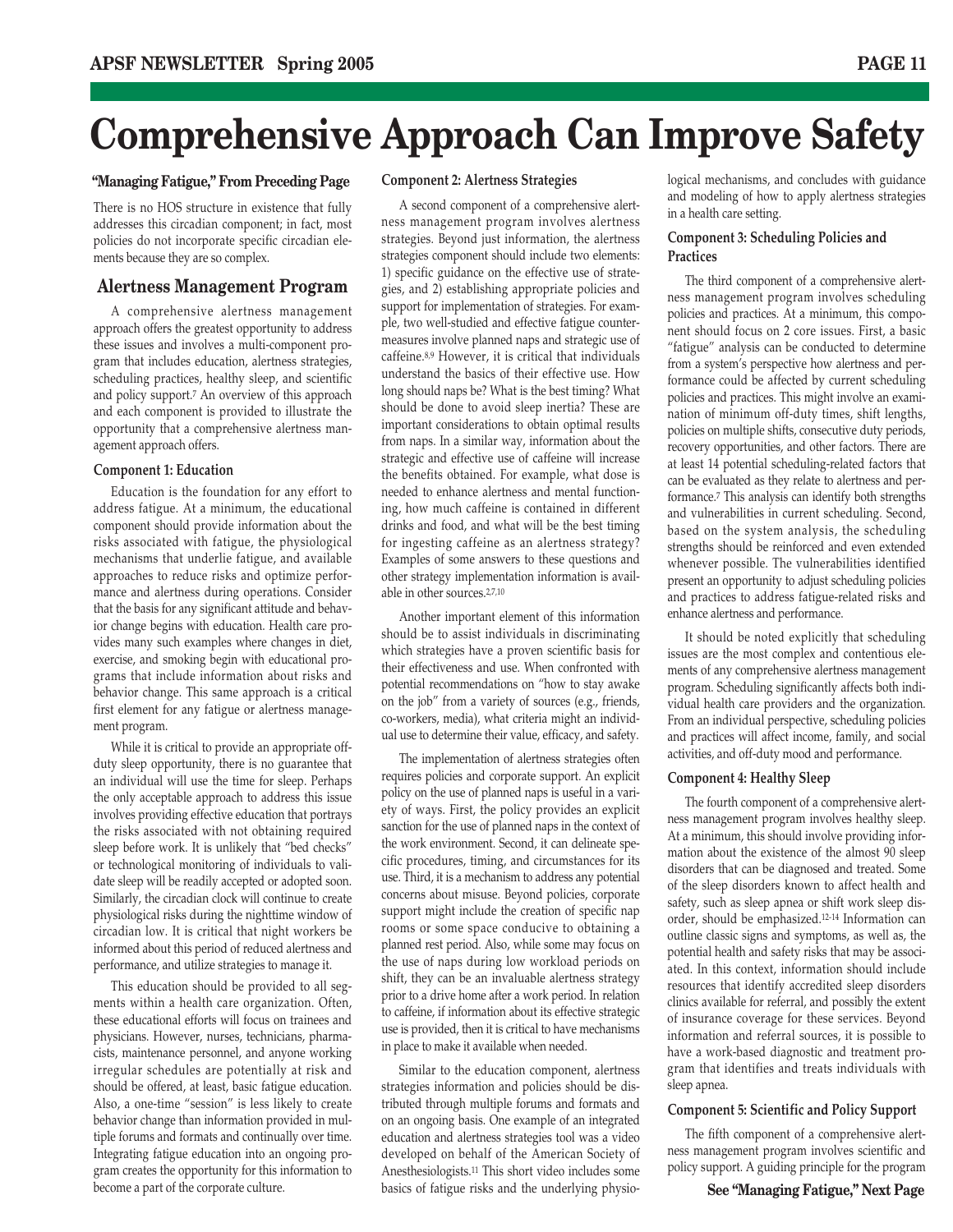### Leaders Should Acknowledge Fatigue **Support Your APSF**

#### **"Managing Fatigue," From Preceding Page**

should be the scientific foundation of all alertness management activities. Whenever possible and available, scientific data should be used to guide and create a foundation for each program component. Whether it is the core material provided in the educational activities or examination of scheduling practices, fatigue-related scientific knowledge can create a basis for guiding action.

A central ingredient of a comprehensive alertness management program involves the integration of activities and multiple approaches to address fatigue. The use of these various components provides a more extensive intervention that acknowledges the complex factors that can create fatigue-related risks. Some issues may be most amenable to educational activities, while others may require explicit changes in scheduling practices or overt sanctioning of certain alertness strategies (e.g., naps). An integrated program will ensure that information in the educational component is consistently represented in the strategies and scheduling activities and that the alertness strategies component is supported by appropriate policy. This integration can be a critical element to the success of a comprehensive alertness management program.

The scientific data are clear: fatigue creates safety and health risks in 24/7 operational settings, including health care. Given the complex factors that underlie fatigue, no single or simple solution can be expected to eliminate fatigue-related risks in health care. There are historical approaches, such as HOS policies, that are necessary, but insufficient to fully address the complexity. However, a comprehensive alertness management approach offers an opportunity to address the complex nature of fatigue and reduce the known risks. As more data demonstrating the safety and health risks continue to emerge, it is critical that health care settings move forward with interventions that address fatigue and promote alertness, performance, and safety. If action is not taken, then health care itself may be viewed as hypocritical when attempting to address these same issues with patients or in other occupational settings. However, the current status of efforts in health care regarding fatigue also represents an important and unique opportunity. By acknowledging and addressing fatigue related risks, health care can be a model for other aroundthe-clock environments and provide leadership on effective interventions that can improve the alertness, safety, and health of our 24/7 society.

*Dr. Rosekind is President and Chief Scientist of Alertness Solutions, Cupertino, CA.*

#### **References**

- 1. Gaba DM, Howard SK. Fatigue among clinicians and the safety of patients. *N Engl J Med* 2002;347:1249-55.
- 2. Howard SK, Rosekind MR, Katz JD, et al. Fatigue in anesthesia: implications and strategies for patient and provider safety. *Anesthesiology* 2002;97:1281-94.
- 3. Barger LK, Cade BE, Ayas NT, et al. Extended work shifts and the risk of motor vehicle crashes among interns. *N Engl J Med* 2005;352:125-34.
- 4. Gander PH, Gregory KB, Connell LJ, et al. Flight crew fatigue IV: overnight cargo operations. *Aviat Space Environ Med* 1998;69(9 Suppl):B26-36.
- 5. Folkard S, Tucker P. Shift work, safety and productivity. *Occup Med* (Lond) 2003;53:95-101.
- 6. Horowitz TS, Cade BE, Wolfe JM, et al. Efficacy of bright light and sleep/darkness scheduling in alleviating circadian maladaptation to night work. *Am J Physiol Endocrinol Metab* 2001;281:E384-91.
- 7. Rosekind MR. Managing work schedules: an alertness and safety perspective. In: Kryger MH, Roth T, Dement WC, eds. Principles and Practice of Sleep Medicine. Philadelphia: Elsevier Science, (in press).
- 8. Committee on Military Nutrition (Institute of Medicine). Caffeine for the sustainment of mental task performance: formulations for military operations. Washington, DC: National Academy of Sciences, 2001.
- 9. Rosekind MR, Graeber RC, Dinges DF, et al. Crew factors in flight operations IX: effects of planned cockpit rest on crew performance and alertness in long-haul operations. NASA Technical Memorandum #108839. Moffett Field, CA: NASA, 1994.
- 10. Rosekind MR, Gander PH, Connell LJ, et al. Crew factors in flight operations X: Alertness management in flight operations. NASA Technical Memorandum #1999-208780. Moffett Field, CA: NASA, 1999.
- 11. Howard SK, Gaba DM, Rosekind MR. Fatigue: Implications for the Anesthesiologist. American Society of Anesthesiologists Patient Safety Videotape Series, Program 29. Park Ridge, IL: American Society of Anesthesiologists, Inc., 1998. Available on the web at: http://www.apsf.org/resource\_center/educational\_to ols/video\_library.mspx. (Accessed March 8, 2005)
- 12. Drake CL, Roehrs T, Richardson G, et al. Shift work sleep disorder: prevalence and consequences beyond that of symptomatic day workers. *Sleep* 2004;27:1453-62.
- 13. Teran-Santos J, Jimenez-Gomez A, Cordero-Guevara J. The association between sleep apnea and the risk of traffic accidents. *N Engl J Med* 1999;340:847-51.
- 14. The International Classification of Sleep Disorders (Revised): Diagnostic and Coding Manual. Westchester, IL: American Academy of Sleep Medicine, 2001.



#### **Your contribution**

- **Supports research**
- **Promotes initiatives**
- **Supports the Newsletter**
- **Enhances safety**

### *Thank You!*

#### **Letter to the Editor**

*Surgeon Should Give Feedback to His Health Care Team First*

#### **To the Editor:**

I am amazed by the response to the anonymous surgeon/patient's perioperative experience recounted in the 2004-5 winter issue of the *APSF Newsletter*. I have been in practice for 20 years, in both academic and private practice settings. Currently, I practice in a tertiary care referral center with an anesthesia residency. The overwhelming majority of "anesthesia providers" are dedicated to excellent patient care and very professional in their approach to the patient. I am sorry that this surgeon/patient did not have quite the perioperative experience he was expecting. However, he needs to direct his criticism in a constructive way toward the anesthesia team responsible for his care, and not toward the entire specialty. Interestingly, if I wrote to a surgical newsletter to complain about my surgeon, the letter would probably not be published. I would be told, "Gee, honey, go discuss this with your surgeon." As a specialty we seem to have a collective inferiority complex! But, why? Advances in surgery would not be possible without advances in the field of anesthesiology. Anesthesiologists have pioneered fields like intensive care medicine and pain medicine. The ABA is committed to the continuing education of its members. The residents that I train are as intelligent, dedicated, and hard working as any surgery resident, if not more so. Coming to work is a pleasure, and I consider myself blessed to work with such competent individuals. I have a great suggestion. Let's invite Dr. Phil McGraw to the next ASA meeting. Maybe he can figure out the basis for this collective inferiority complex, because I can't! I can, however, recommend one helpful exercise for those who might still suffer from such a complex. Before you leave for work in the morning, look at yourself in the mirror and tell yourself, "Damn I'm good!"

*Elizabeth T. Young, MD New Orleans, LA*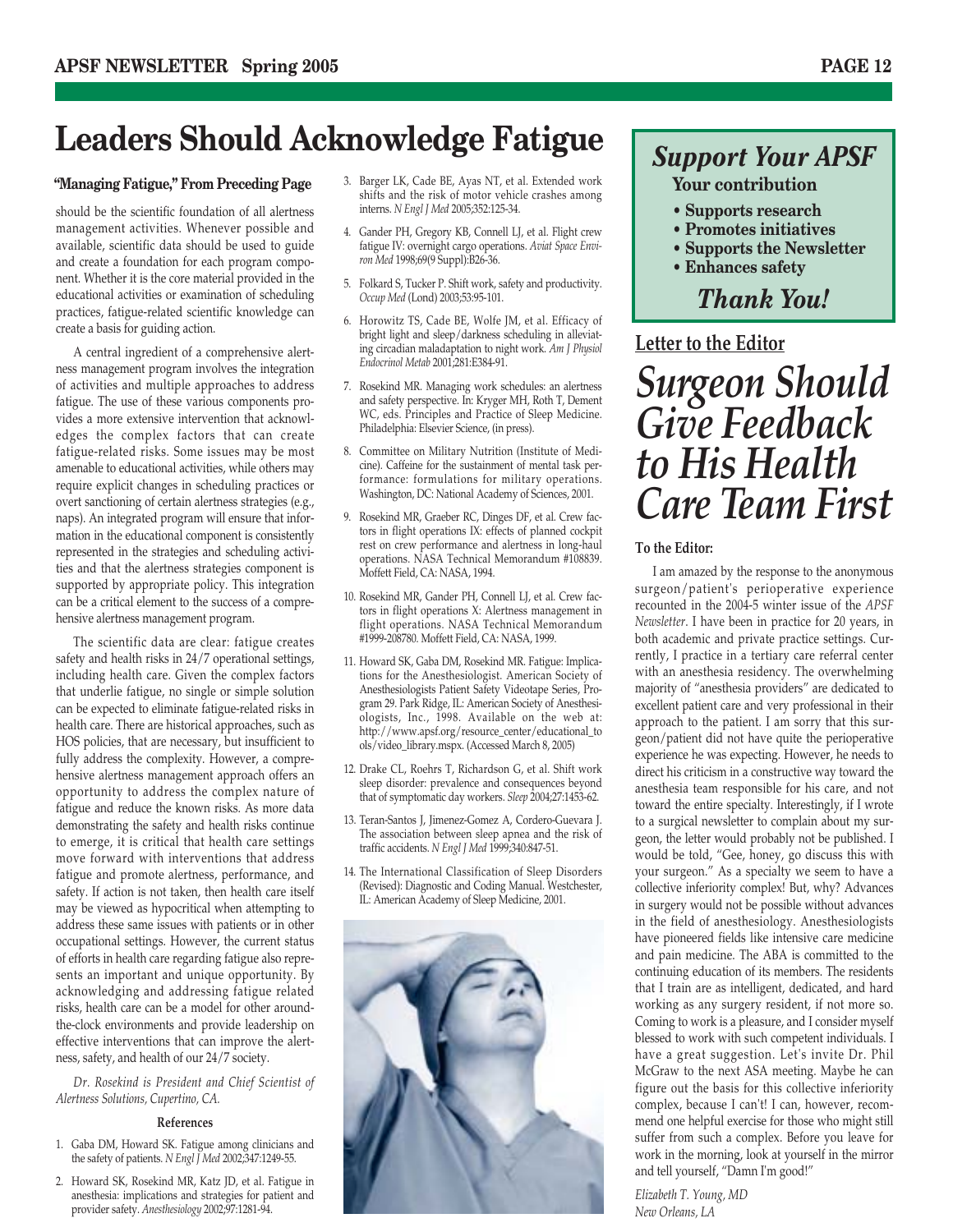## **Fatigue and Anaesthetists: The Association of Anaesthetists of Great Britain and Ireland's Approach**

*by Michael E. Ward, MB BS, MRCS LRCP, FRCA*

The membership of the Association of Anaesthetists of Great Britain and Ireland (AAGBI) is totally medical, and currently 95% of the anaesthetists in the UK are members. It has in excess of 9,000 members, including 4,500 full members (consultants in UK terminology is equivalent to attendings in the US), 1,000 members retired from active practice, and the remainder who are staff in training grades. Most reside in the British Isles, but 400 currently work or live overseas (68 are currently in the US).

Annual membership costs are £180 (\$338). The roles of the Association are

- to represent the interest of its members
- to provide advice and information to both members and public about anesthetic matters
- to organize regular (twice yearly) national meetings and 40 small seminar meetings annually at its London headquarters to which members have significant discounts
- to publish its monthly scientific journal, *Anaesthesia*, sent free to all members together with its newsletter, *Anaesthesia News*
- to maintain a professional website
- to provide a significant level of automatic injury and life insurance coverage for members during patient transfer
- to provide representation at Westminster and the Department of Health
- to work with the Royal College of Anaesthetists to provide full professional support and maintenance of standards of practice and training
- to publish regular guidelines on professional and ethical matters which form the basis for good practice, known as "Glossies."



In early 2003 Dr. Ed Charlton (an ex-member of AAGBI Council) wrote to the AAGBI President to draw his attention to an editorial and review article published in *Anesthesiology* on the subject of fatigue in anaesthesia.1 This was a timely occurrence as changes in work patterns, due to the impending implementation of the European Working Time Directives and the anticipated New Consultant Contract, were expected to have a profound effect on the total weekly working hours and lifestyles of both career grade and non-career grade anaesthetists, as well as other hospital doctors in the UK and Ireland. A paper with a similar message had been published in June 2000 and reported that fatigue was listed as a contributory factor in 152 anesthetic incidents, or 2.7% of all reports.2



#### **The Association of Anaesthetists of Great Britain and Ireland**

The President raised the matter at the next bimonthly Advisory Meeting of the Council where I was tasked with setting up a working party to examine the evidence and produce a document to explore the problems of fatigue in anaesthesia and make proposals that could reduce the risks for both patient and practitioner. A scoping meeting of selected Council members met in March 2003 to discuss the proposal, and it was agreed that the project should proceed with other invitees who could add knowledge and experience to the deliberations.

The first full meeting of the new Fatigue and Anaesthetists Working Party took place in May 2003 and, in addition to members of Council and the Association's Trainees section, involved Ed Charlton and representatives of the British Medical Association, an Occupational Health Physician, and the Royal College of Anaesthetists. *Michael E. Ward, MB BS, MRCS LRCP, FRCA* **See "Britain and Ireland," Next Page**   $\overline{S}$ 

The working party met on a total of 6 occasions and produced 8 drafts of the document. Much of the draft revision was done by email iteration and amendment with the formal meetings being reserved for discussion of policy and drawing out the recommendations from the text. When the working party met in January 2004 to review draft 5, it was over 8,000 words long and was fully referenced with 56 citations. It was clearly too long for a traditional glossy and a number of options were considered. It could be published as it was in full, it could be severely abridged, or it could be abridged with the full document and all its supporting references and material available on the AAGBI website.

The last proposal was accepted, and an abridged draft (4,000 words and 21 references) was submitted to Council for final approval in early March 2004. All Council members were able to feedback comments to the April Council meeting, and corrections or amendments adopted there were included in the final document launched in July 2004.

Every Association document when first published has a date assigned for a review, when Council decides whether it should be withdrawn, is still a relevant document, or should be completely revised and republished. These documents are known as "Glossies" because of the glossy cover assigned to them.

What are glossies for? First, they should educate members on topics of relevance to professional practice, but they are not meant as mini textbooks of anaesthesia. Second, they should be useful to the membership as references when discussing professional activities with other specialty groups or managers. It is hoped that, with the support of a glossy, an anaesthetic division may be able to ensure proper provision of support, be it clinical, equipment, secretarial, or administrative to allow safe practice. Some glossies become very powerful tools, such as the "Recommendations for Standards of Monitoring During Anaesthesia and Recovery," which has set the standard, and is broken at the peril of the practitioner. Others such as "Management of Anaesthesia for Jehovah's Witnesses" provide handy pocket-sized reference to less common problems faced by the anaesthetist. The glossy, "Fatigue and the Anaesthetist," can be used to guide members and the management of hospitals into following safe practices with a scientific background in respect to the duration of working hours and recovery from arduous duties. Guidance is also offered on better practices to be followed where turnovers from one anaesthetist or team to another are necessary due to the onset of fatigue or the requirement to relieve a colleague who has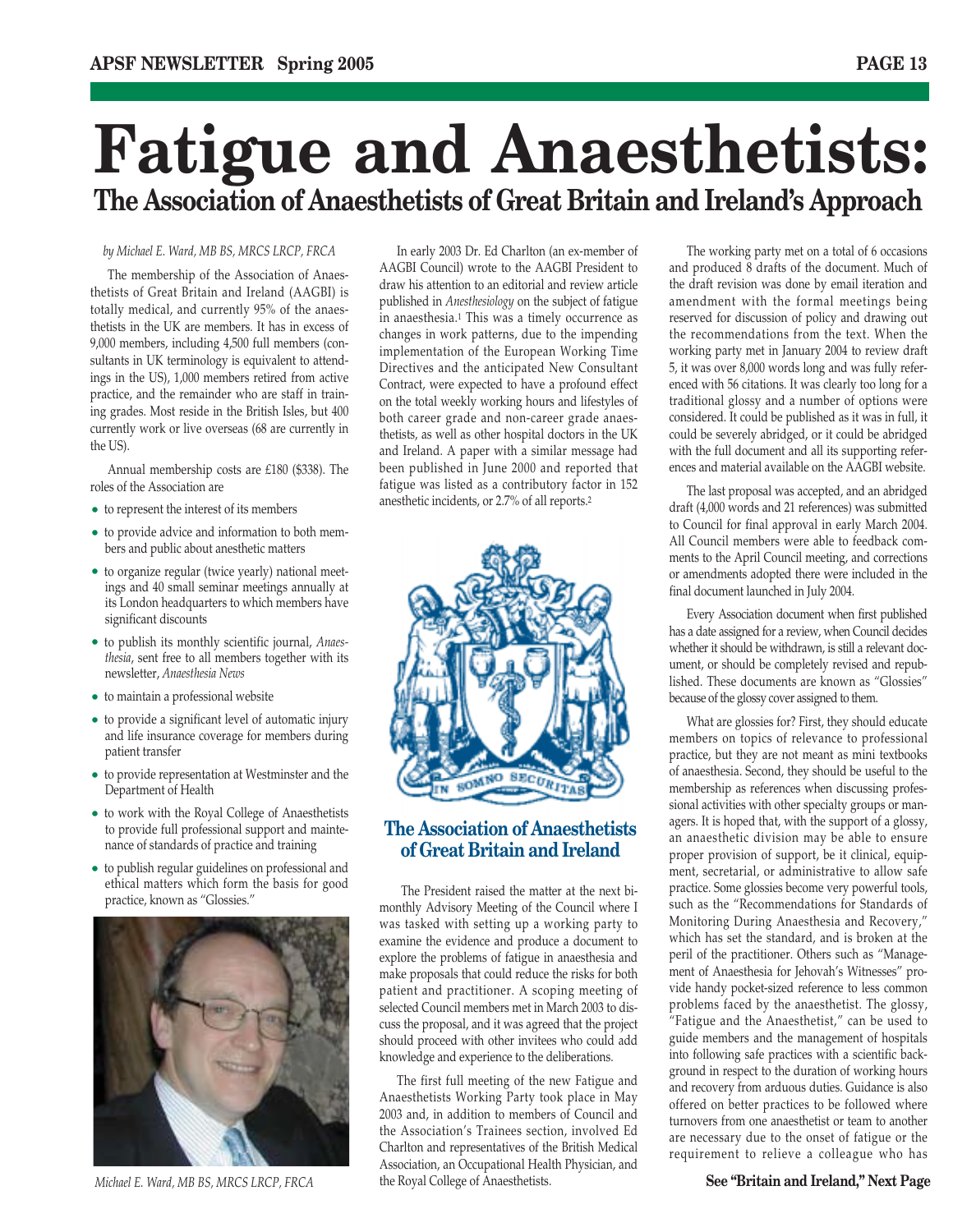## **AAGBI Has Important Recommendations**

#### **"Britain and Ireland," From Preceding Page**

exceeded safe working hours. It makes a number of significant proposals aimed to protect both the patient and the practitioner.

#### **Principal Recommendations:**

- Every anaesthetist should be aware of the problem of fatigue and carry a personal obligation to provide safe and effective service.
- Departments must have a plan to manage staff at all grades who have suffered an onerous duty period and consider themselves unfit to continue work. For example, when a night on call is arduous there must be a mechanism/protocol to allow for replacement/relief of an overtired anaesthetist.
- Job plans which are likely to lead to predictable fatigue should be avoided so that busy nights on call should neither follow nor precede a full working day in the operating room, intensive care unit, or similar duty.
- Job plans of career grade staff should be designed to include flexibly worked fixed theatre sessions without operating sessions allocated to a particular surgeon or service in order to provide regular relief for colleagues.
- Routine rest breaks should be implemented. A "Handover Protocol" should be used before even short rest breaks. A standardised checklist to be used when relieving a colleague should be introduced to avoid omitting vital information about the patient, procedure, anaesthetic technique, and equipment.
- All hospitals should ensure the availability of "on call" rooms for those doctors working night shifts, to enable rest breaks. With the recent introduction of shift working, many hospitals have removed the "duty" or "on-call" rooms as a cost saving measure. The Association believes that such facilities should be reintroduced or protected in order that anaesthetists who get the opportunity to take a rest break during their shift can do so in a suitable environment.
- Management should provide designated rooms adjacent to the operating room for napping and "post-call" sleeping facilities.
- Good quality accommodation should be available for resident on-call staff.
- All staff should have access to good quality refreshments at all times. It is often not possible for anaesthetists to visit the dining hall/cafeteria at the fixed hours of opening due to the unusual requirements of their workload. Alternative refreshment facilities must be provided at these "odd" hours.
- On-call responsibilities should be reviewed for anaesthetists over 45 years of age in conjunction with advice from an accredited specialist in occupational medicine.
- Private practitioners should ensure that a combination of National Health Service and Private work does not lead them to practice when compromised by fatigue.

While the proposals in the document are clearly aimed at anaesthetic working practices, the principles of the findings and recommendations will be just as applicable to surgery or other branches of hospital medical practice.

The "Glossy" has been sent to all members of the AAGBI and interested groups and posted on the AABGI's website.3 In addition, an expanded version, which goes into some aspects in much greater detail, has also been posted on the website.4

*Dr. Ward serves as Chair of the Association of Anaesthetists Working Party on "Fatigue and Anaesthetists" and is Former Vice President of the Association of Anaesthetists of Great Britain and Ireland. He is also a Consultant Anaesthetist and Senior Clinical Lecturer in the Nuffield Department of Anaesthetics, Oxford, England.*

#### **References**

- 1. Howard SK, Rosekind MR, Katz JD, Berry AJ. Fatigue in anesthesia: implications and strategies for patient and provider safety. *Anesthesiology* 2002;97:1281-94.
- 2. Morris GP, Morris RW. Anaesthesia and fatigue: an analysis of the first 10 years of the Australian Incident Monitoring Study 1987-1997. *Anaesth Intensive Care* 2000;28:300-4.
- 3. Fatigue and Anaesthetists. London: The Association of Anaesthetists of Great Britain and Ireland, 2004. Available on the web at: http://www.aagbi.org/pdf/Fatigue.pdf.
- 4. Fatigue and Anaesthetists (Extended Web Version). London: The Association of Anaesthetists of Great Britain and Ireland, 2004. Available on the web at: http://www.aagbi.org/pdf/Web\_Version\_Fatigue.doc

### **ACGME** *ACGME Recognizes Dangers of Fatigue*

The Accreditation Council for Graduate Medical Education (ACGME) has recently instituted a requirement for "Sleep Loss and Fatigue Management Training" in teaching specifications for all residency programs.

Specifically, it is stated that "faculty and residents must be educated to recognize the signs of fatigue and adopt and apply policies to prevent and counteract its potential effects."

### **Reminder! APSF Grant Applications Due**

### **Monday June 20, 2005**

- **See website for guidelines and instructions**
- **Applications must be submitted electronically via website**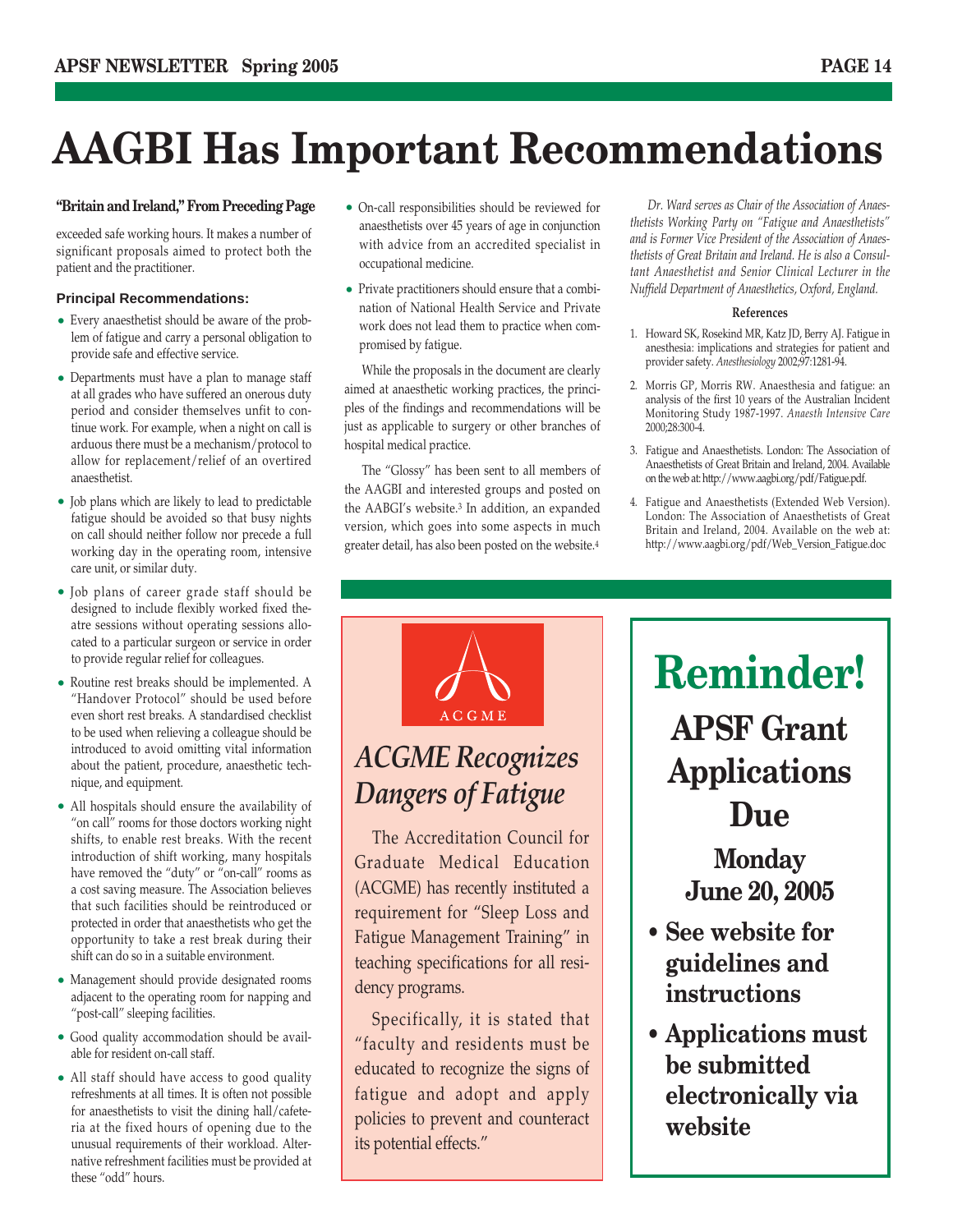### **The Costs of Clinician Fatigue and Its Prevention**

#### *by David M. Gaba, MD*

In the course of studying and writing about the problem of fatigue in health care personnel, our group and others have suggested a multitude of possible countermeasures. In this Special Issue, a world expert on managing fatigue concerns in a variety of high-hazard industries discusses a number of possible approaches. Many countermeasures seem simple to implement at little cost. Others would require substantial reorganization of the clinical work environment and the clinical workforce. These are thought to have substantial costs associated with them, and many of them have not been studied very thoroughly for efficacy (do they work in the lab?), effectiveness (do they work in day-to-day practice?), let alone for their costs. In this article I will raise a number of questions concerning various costs of countermeasures. Few of the questions can be answered at this point, and none can be answered definitively. Attempting to answer them will be an appropriate component of a long-term strategy to come to grips with the demands of a "24/7" health care industry.

First, the growing literature on the adverse effects of fatigue on clinician performance implies that there are substantial, sometimes hidden, costs to individuals and society already imposed by suboptimal or inefficient patient care and outright errors caused or exacerbated by clinician fatigue. Such costs are difficult to compute. Recent data show unequivocally that error rates were higher by trainees working highly fatiguing schedules vs. those working less fatiguing schedules.1 Extrapolating the excess errors in the more fatigued group from these studies to the wider clinician population is appropriate, but imprecise. On the one hand, outright errors are only the tip of the iceberg. What about orders that are written a little late, just enough to push discharge from an ICU out another day? What about the clinic or OR schedule that gets behind because people are working just a little slower. On the other hand, not all the costs apparently due to fatigue-induced errors can necessarily be recouped using any of the existing countermeasures. Thus, in the absence of very complex and long-term trials that capture direct and indirect costs due to excess fatigue of clinicians, we cannot be sure of how much money could be saved by limiting clinician sleepiness.

The current situation imposes other societal costs related to the health care workers themselves. There is growing evidence that fatigued trainees are at risk for traffic accidents, particularly when driving home after long and/or overnight duty periods.2 There is also strong evidence among truck drivers and others that occupational-related illnesses are related to sleep disturbances due to night work. The cost of such accidents, illnesses, and lost

productivity is not typically ascribed to fatigue of personnel in the health care system but is a "real" cost that must also be considered.

Malpractice litigation has surprisingly not become a driving force regarding the safety and economic ramifications of fatigue. Sleep deprivation of clinicians involved in litigation has only rarely been a significant issue even though high levels of fatigue are widespread throughout health care. Over many decades, a rise in such litigation has been expected each time the issue is highlighted in the media (e.g., after the Libby Zion case) or with increasing unionization of residents, but so far this has not happened. If it should ever happen, it will certainly amplify the actual costs of fatigue-induced errors or negative outcomes.

Finally, one of the most uniform findings of fatigue studies of health care personnel is that tired clinicians have negatively altered mood, which surely cannot contribute to caring and humane interactions with patients.3 It is hard to put a cost on callous or insensitive patient care, but the public often seems to place a higher premium on personal attention and caring than on technical excellence. Thus, there are clear and major opportunities to reduce costs and improve care by ameliorating sleepy clinicians. Measuring these costs, or the extent to which they are mitigated by countermeasures, will be very difficult. It is hard to measure the benefits of the "accident that did not occur" (especially when the accidents are uncommon), or gratified patients who otherwise would have been upset with their care. The signals of "safety" are inherently weaker than the signals of "production."4,5

Having said that, let us look at the diverse countermeasures that have been suggested, as well as some of the direct and indirect costs they would impose on the health care system. Although these costs have never been measured, and cannot be detailed exhaustively in this article, many of them can be articulated for consideration in any future comprehensive financial modeling of potential fatigue intervention policies.

#### **Education**

A seemingly easy countermeasure is to educate clinicians about the science of sleep and the ways in which they can act to protect their health and improve their performance. Educational modalities (videos, lectures, and seminar series) require moderate investment to produce and disseminate. For clinicians to attend such training may pull them out of revenue-producing work, and has to be traded off against other sorts of training that they are required to take. And while the costs may be only moderate, the efficacy and effectiveness remain to be tested.



*David M. Gaba, MD*

#### **Sleep Hygiene**

One typical target of education is to exhort clinicians to make sleep a higher priority in their lives. On the one hand, requiring health care professionals to come to work well-rested is no different from forcing them to come to work sober and drug-free. On the other hand, to some degree this policy shifts the cost "burden" onto individual clinicians who are being asked to give up an hour or two of their other activities–whether moonlighting or spending time with their families–in favor of sleep. While they will also recoup some direct benefits to their health, mood, and possibly traffic safety, in part they are being asked to bear the costs of the health care system's 24/7 demands, rather than having the system bear those costs collectively by hiring more staff.

#### **Fitness for Duty Tests/Standards**

The logical conclusion of a variety of countermeasures that attempt to change the pre-shift physiological state of clinicians would be to establish metrics and standards for "fitness for duty." In this case, clinicians who are impaired would not be allowed to work that day or that shift. The costs for implementing such standards could be high. Replacement clinicians would need to be immediately available to substitute for those who are not fit for duty. Measures would have to be taken to ensure that the system is not abused by those wanting extra time off. And, while some causes of sleep deprivation can be avoided by proper sleep hygiene, others (such as the sick child at home) cannot reasonably be prevented even by the most dedicated clinician. In addition, the health care system already copes with absences due to illness, so adding "fatigue impairment" to other more common illnesses might be a tractable marginal cost.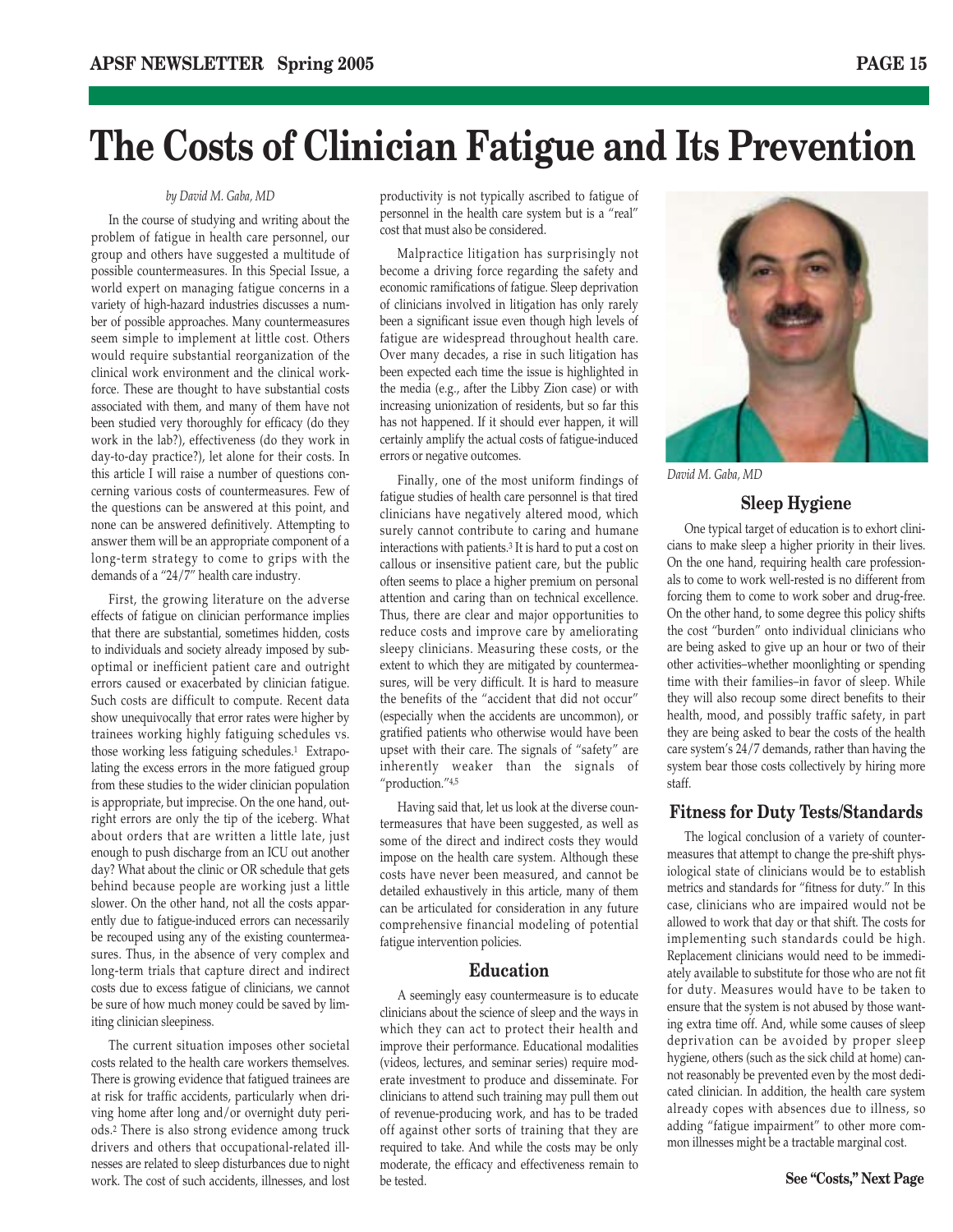# **Solutions to Fatigue Require Resources**

#### **Work Schedule Changes and Work Hours Limitations**

A common countermeasure being imposed around the world, at least for trainees, is limiting total work hours and on duty-periods. The European Union is currently at a 56-hour weekly limit, with other limits on shift duration and rotation. Eighteen months ago, the ACGME imposed regulations on all residency programs in the U.S. that required substantial changes in work schedules. The imposed limit of 80 hours per week is far more lenient than European limitations. Recent studies published in the *New England Journal of Medicine* demonstrate that altering work schedules can decrease error rates.1 But, the altered schedules require hiring more net clinical employees, or shifting work from trainees to others. Both are relatively expensive solutions. Calculating the costs of changing the schedules is not easy. There are also indirect costs to the system. Medical educators are struggling with how to provide the same training in the fewer hours available. Some solutions to this problem will themselves have costs.

#### **At-Work Napping**

Some studies in other industries (and some in health care) show a benefit to at-work napping during long or overnight duty periods.6 Even short naps of 45 minutes have been shown to be beneficial in some settings, improving alertness and performance.7 Naps are common for trainees working 24-hour (or longer) shifts, but they are available haphazardly, and during many shifts little if any sleep can be accrued. Scheduled guaranteed naps might be useful for such personnel or even for night

**"Costs," From Preceding Page** shift workers during only 8 or 12 hour shifts. What in patients with obstructive sleep apnea, and shift would it take to provide a guaranteed nap for such workers? In some cases it might be feasible for existing personnel to cross cover sufficiently to allow scheduled naps. In other cases it might be necessary to add one or more individuals on the night shift to provide rotating coverage for the napping individuals. Modeling the costs of on-shift napping will be difficult and will depend heavily on the exact staffing and work demands of each clinical setting. Union rules may play a role in what can and cannot be done with existing personnel versus with additional clinicians.

#### **Post-Shift Napping**

Naps taken after the shift is completed might help with the safety of the drive home and might also reduce accumulated sleep debt. If they are voluntary, the only costs are to provide the facilities for departing workers to nap. Experience shows that most workers would prefer to depart tired in order to get home earlier. Those with very long drives home, or those likely to face heavy traffic, may be the most likely to choose to nap rather than depart immediately. Thus, unless the preferences of workers are changed, or the nap is a mandatory use of unpaid time, the post-shift nap is unlikely to be a robust strategy for the workforce as a whole, even though its costs are modest.

#### **Drug Therapy**

Many clinicians already use a drug—caffeine on a regular basis to promote alertness during the night. But caffeine is an imperfect drug and is generally not used very wisely. The new alertness enhancing drug modafinil (approved for the use in patients with narcolepsy, daytime sleep complaints



work sleep disorder) may provide an alternative. Whether shift workers should use modafinil on a regular basis is one question (see Dr. Lydic's and Dr. Smith's articles in this issue). But if they should, or if they do, who will pay the costs of the drug? Who will pay the costs of any side effects generated by taking the drug? And what might be the costs of litigation that might arise should medical errors be made that either a patient's attorney, or the attorney of the clinician, ascribe to the use of the drug?

#### **Light Therapy**

The application of higher levels of ambient light at the right time periods has been shown in laboratory studies to reset circadian rhythms and could be used to aid shift workers.8 Special facilities might be needed to allow workers to obtain light therapy at the right time. The timing of light therapy is very critical to its success—thus, as in the case of napping, relief personnel might be required to allow others to obtain light therapy.

In conclusion, one thing is certain. The emerging research indicates strongly that, both before and after the ACGME rule changes for residents, our health care industry and our professions have ignored substantial costs to patients and society due to fatigue-induced errors, poor performance, and automobile accidents by sleepy clinicians. After years of clamoring for change in the work and duty hours for physicians in training, significant but limited changes have been imposed. Further changes seem warranted, for this group as well as for experienced health care personnel. We must acknowledge that these reforms carry a cost. For the strongest interventions, the costs are likely to be high. Modeling the direct and indirect costs is not a simple matter, and must take into account a large variety of factors that may differ strongly in different work settings, and at different institutions. They may also differ based on the health care discipline involved and the administrative structures of the different components of the workforce. Still, cost and policy modeling is a mature art, if seemingly arcane to most clinicians. The time is right for some serious research on the organizational, logistical, and cost implications of the various proposed countermeasures to best inform policy choices. We call on our colleagues in health services research to become interested in the economic and policy implications of the fatigue issue, and help us find the best solutions to protect our patients, and improve our own health in the most expeditious and cost-effective manner possible.

*Dr. Gaba is a Professor in the Department of Anesthesia and the Associate Dean for Immersive and Simulation-Based Learning at Stanford University, Stanford, CA.*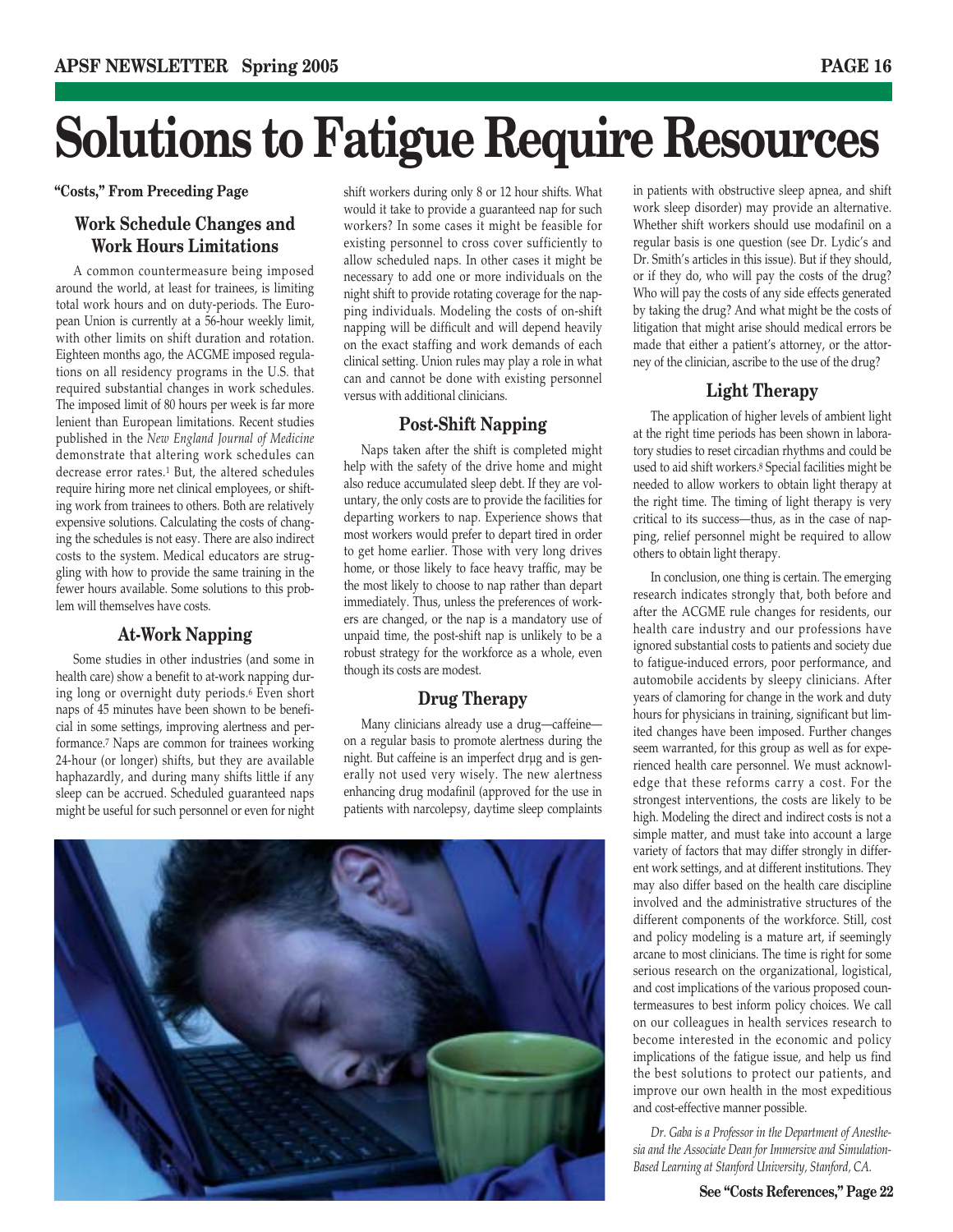

(includes Anesthesia Groups, Individuals, Specialty Organizations, and State Societies)

**Grand Sponsor (\$5,000 and higher)** American Association of Nurse Anesthetists American Medical Foundation Florida Society of Anesthesiologists Indiana Society of Anesthesiologists Robert K. Stoelting, MD

**Sustaining Sponsor (\$2,000 to \$4,999)**

Alabama State Society of Anesthesiologists Anesthesia Associates of Massachusetts Anesthesia Consultants Medical Group Anesthesia Resources Management Anesthesia Service Medical Group Arizona Society of Anesthesiologists Nassib G. Chamoun Georgia Society of Anesthesiologists Indianapolis Society of Anesthesiologists Iowa Society of Anesthesiologists Massachusetts Society of Anesthesiologists Michigan Society of Anesthesiologists Minnesota Society of Anesthesiologists Ohio Society of Anesthesiologists Old Pueblo Anesthesia Group Pennsylvania Society of Anesthesiologists Society of Cardiovascular Anesthesiologists

#### **Contributing Sponsor (\$750 to \$1,999)** Academy of Anesthesiology

Affiliated Anesthesiologists, Inc. American Society of Critical Care Anesthesiologists J. Jeffrey Andrews, MD Anesthesia Associates of Northwest Dayton, Inc. Anesthesia Services of Birmingham Anesthesia Service of Eugene, PC Arkansas Society of Anesthesiologists Asheville Anesthesia Group

Capital Anesthesiology Association Frederick W. Cheney, MD Connecticut State Society of Anesthesiologists Jeffrey B. Cooper, PhD John H. Eichhorn, MD David M. Gaba, MD Illinois Society of Anesthesiologists Kentucky Society of Anesthesiologists Edward R. Molina-Lamas, MD Madison Anesthesiology Consultants Maine Society of Anesthesiologists Maryland Society of Anesthesiologists Members of the Academy of Anesthesiology Michiana Anesthesia Care Missouri Society of Anesthesiologists Robert C. Morell, MD Nebraska Society of Anesthesiologists John B. Neeld, MD Nevada State Society of Anesthesiologists New Mexico Anesthesia Consultants Northwest Anesthesia Physicians Neshan Ohanian, MD Oklahoma Society of Anesthesiologists Oregon Anesthesiology Group Oregon Society of Anesthesiologists Physician Anesthesia Service Pittsburgh Anesthesia Associates Society of Academic Anesthesia Chairs Society for Ambulatory Anesthesia Society of Neurosurgical Anesthesia & Critical Care Society for Pediatric Anesthesia South Carolina Society of Anesthesiologists South Dakota Society of Anesthesiologists Tennessee Society of Anesthesiologists Texas Society of Anesthesiologists Washington State Society of Anesthesiologists West Jersey Anesthesia Associates, PA Wisconsin Society of Anesthesiologists

Anesthesia Associates of Boise Anesthesia Associates of Chester County Anesthesia Associates of St. Cloud Susan Bender, CRNA Sorin J. Brull, MD California Society of Anesthesiologists Robert A. Caplan, MD Cardiovascular Anesthesia, LLC CHMC Anesthesia Foundation Melvin A. Cohen, MD Stuart M. Cohen, MD Colorado Society of Anesthesiologists Commonwealth Anesthesia Associates W. Keith Conerly, CRNA Paula A. Craigo, MD Glenn E. DeBoer Walter C. Dunwiddie, MD Norig Ellison, MD Jan Ehrenwerth, MD Barry J. Friedberg, MD Georgia Anesthesia Associates Barry M. Glazer, MD Griffin Anesthesia Associates Peter Hendricks, MD James S. Hicks, MD Dr. and Mrs. Glen E. Holley Victor J. Hough Idaho Society of Anesthesiologists Independence Anesthesia, Inc. Sharon Rose Johnson Daniel J. Klemmedson, DDS, MD Roger W. Litwiller, MD Thomas T. McGranahan, MD Medical Anesthesiology Consultants Corporation Mississippi Society of Anesthesiologists Roger A. Moore, MD Ervin Moss, MD

> New Hampshire Society of Anesthesiologists New Jersey State Society of Anesthesiologists

L. Charles Novak, MD Denise O'Brien, RN Jill Oftebro, CRNA Physician's Accounts Receivable Mukesh K. Patel, MD Physician Specialists in Anesthesia Richard C. Prielipp, MD Debra D. Pulley, MD Rhode Island Society of Anesthesiologists Society for Technology in Anesthesia Southern Tier Anesthesiologists, PC South County Anesthesia Association University of Maryland Anesthesiology Associates Utah Society of Anesthesiologists Vermont Society of Anesthesiologists Virginia Society of Anesthesiologists Drs. Mary Ann and Mark A. Warner, MD Matthew B. Weinger, MD West Virginia Society of Anesthesiologists Dr. and Mrs. Wetchler Lawrence Wobbrock, JD Waterville Anesthesia Associates West River Anesthesiology Consultants Woodland Anesthesia Associates

#### **In Memoriam**

In memory of Gale E. Dryden, MD (Friends of the Dryden family) In memory of Margie Frola, CRNA (Sharon R. Johnson, MD) In memory of Charles L. Maimbourg, MD (Texas Society of Anesthesiologists) In memory of Walter H. Mannheimer (Texas Society of Anesthesiologists) In memory of Robert A. Sandoval, MD (Texas Society of Anesthesiologists) In memory of Morton V. Sinclair (Russell S. Peterson, MD)

*Note: Donations are always welcome. Send to APSF; c/o 520 N. Northwest Highway, Park Ridge, IL 60068-2573 (Donor list current through March 14, 2005)*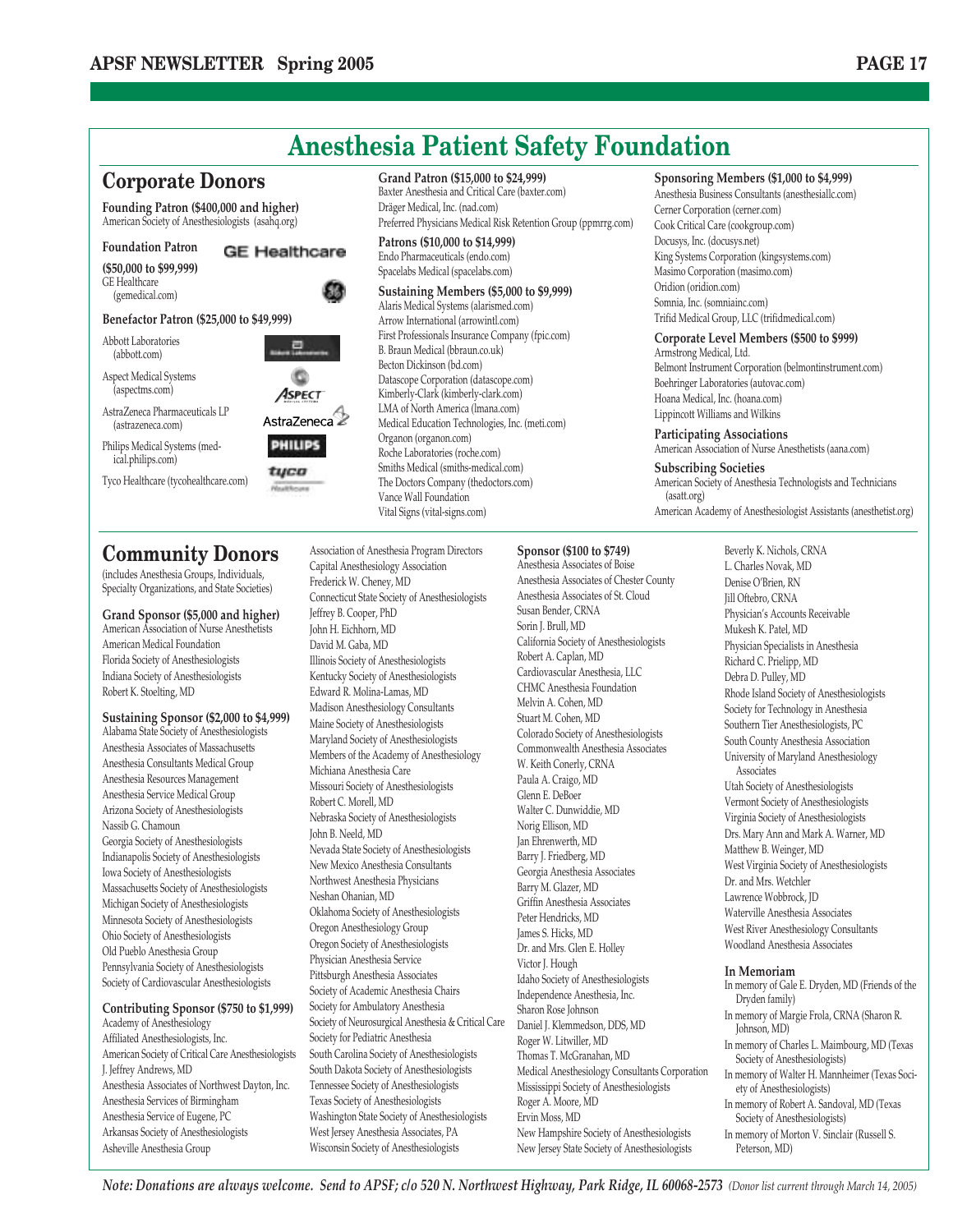## **Report of APSF Workshop on Postoperative Long-Term Outcome**

*by David M. Gaba, MD, and Robert C. Morell, MD*

Anesthesiologists have long been pioneers in seeking ways to improve the safety of patients. To date, most of our efforts have been directed toward reducing the likelihood of adverse events in the immediate perioperative period. Over the last few years several threads of information have been coalescing that suggest there is another patient safety issue involving adverse outcomes occurring long after the traditional perioperative period. These outcomes are not directly tied to a specific complication of the surgery and may be referred to as "long-term outcomes" of anesthesia and surgery.

The APSF has begun to take an active interest in this topic. In the *APSF Newsletter* (Fall 2003 and Spring 2004), a number of these issues were introduced, along with the hypothesis that the underlying biological mechanism to explain the occurrence of such long-term outcomes might have to do with inflammatory processes triggered in the perioperative period. As detailed in those articles there are a variety of reasons to think that mortality, and presumably morbidity, can be affected by perioperative events, and that inflammation could be a key element in such occurrences.

Because the threads were disparate, from different medical domains, and still uncertain, the APSF decided to convene a multidisciplinary experts' workshop. Following is a brief report of some of the highlights from that workshop. Dr. David Gaba was selected as the principal investigator for the workshop because of his extensive research experience, expertise in patient safety, role as secretary of the APSF, and the fact that he does not conduct research in this particular area. Thirty experts attended the conference in Boston, MA, on September 21-22, 2004. The names of attendees and their biographies are available on the APSF website. The full program for the workshop is also available on the site. The program was divided into 4 sessions including epidemiology of long-term outcomes following anesthesia and surgery, 2 sessions on inflammatory processes and other underlying biological mechanisms, and a final session reviewing the issues discussed and the pitfalls of conducting outcomes research, and debating the best course of action for future research.

#### **The goals for the conference were to:**

- Define the problem(s) of long-term outcomes after anesthesia and surgery
- Estimate the scope and nature of the problem(s)
- Assess the state of the science of the putative
- Identify the most important research questions, and the key gaps between what is being studied and what needs to be studied
- Develop an agenda for possible research
- Determine if existing interventions require greater attention for evidence-based guidelines/practice parameters
- Identify new interventions in need of study
- Develop a plan for dissemination and follow-up.



#### **Session 1: Epidemiology of and Risk Factors for Long-Term Outcomes**

Robert Lagasse, MD, began by reviewing some of the history of research on short-term, adverse outcomes in anesthesiology, illuminated issues in studying long-term outcomes, and suggested that the advent of Anesthesia Information Management Systems (AIMS) could make it easier to link intraoperative events to both short- and long-term outcomes. Next, Shukri Khuri, MD, described the Veterans Health Administration's National Surgical Quality Improvement Program (NSQIP). Dr. Khuri is a cardiac surgeon who has led the NSQIP project for many years. NSQIP tracks surgical outcomes (typically out to 30 days post-op) for a number of major surgical procedures, in a variety of surgical specialties, across all VA facilities that perform them. The NSQIP database depends on data entered by a specially trained nurse at each site, who is able to leverage the VA's electronic medical record system. Data are collected on a large number of preoperative variables, on a few intraoperative variables (e.g., duration of surgery, surgical procedure), and then on a suite of postoperative outcome variables. The NSQIP database now has more than 1.2 million records and for selected patient groups has assessed mortality out inflammatory mechanisms **See "Workshop," Next Page**

to 10 years. The NSQIP program has expanded to the private sector, first in a set of studies and now in a joint program with the American College of Surgeons–ACS-NSQIP. Finally in this session, Terri Monk, MD, discussed the history of studies of longterm mortality following anesthesia and surgery in different patient populations. She provided an overview of intervention studies such as those using beta-blockade in the perioperative period. She also presented preliminary but provocative data from her original research examining perioperative cognitive dysfunction in patients having general anesthesia. Data on intraoperative vital signs and blinded bispectral index (BIS) data were recorded for these patients as were various postoperative outcomes, including mortality at 1 year. The data on mortality were then subjected to multiple regression modeling to determine which underlying preoperative and intraoperative factors correlated with death at 1 year. Not surprisingly, underlying medical problems were the major risk factors (odds ratio 16.1), as was time spent with a systolic blood pressure less than 80 mmHg (odds ratio 1.04/minute <80). A BIS value <40 was also identified as a significant risk factor. Dr. Monk also described results of a similar study performed on a larger number of patients in Sweden by Lennmarken et al. that also showed that BIS <45 was a statistically significant risk factor. Dr. Monk described all of these results as surprising, since there was no obvious mechanism to account for these findings. In addition, approximately one-half of the deaths in her study were due to cancer, and the correlation of time with hypotension or with BIS <40 to death due to cancer was even harder to explain.

#### **Discussion of Session 1**

Robert Stoelting, MD, APSF President, chaired the discussion of Session 1, at which the panel reviewed the epidemiology. There was particular focus on the data from Weldon and Monk's study and from Lennmarken et al. because these results were unexpected. It was acknowledged that these data are preliminary and are strictly observational. Nonetheless, they are provocative data, as they suggest that some factor occurring during the brief period of the anesthetic may be linked to mortality remote from the perioperative time frame. There was spirited debate about these data and what they could mean if they are confirmed with further studies. One suggestion was that the occurrence of BIS <45 represents merely a marker for patients who are particularly vulnerable for some reason. Another possibility discussed was that these patients may have a higher adrenergic state and are subsequently treated with higher levels of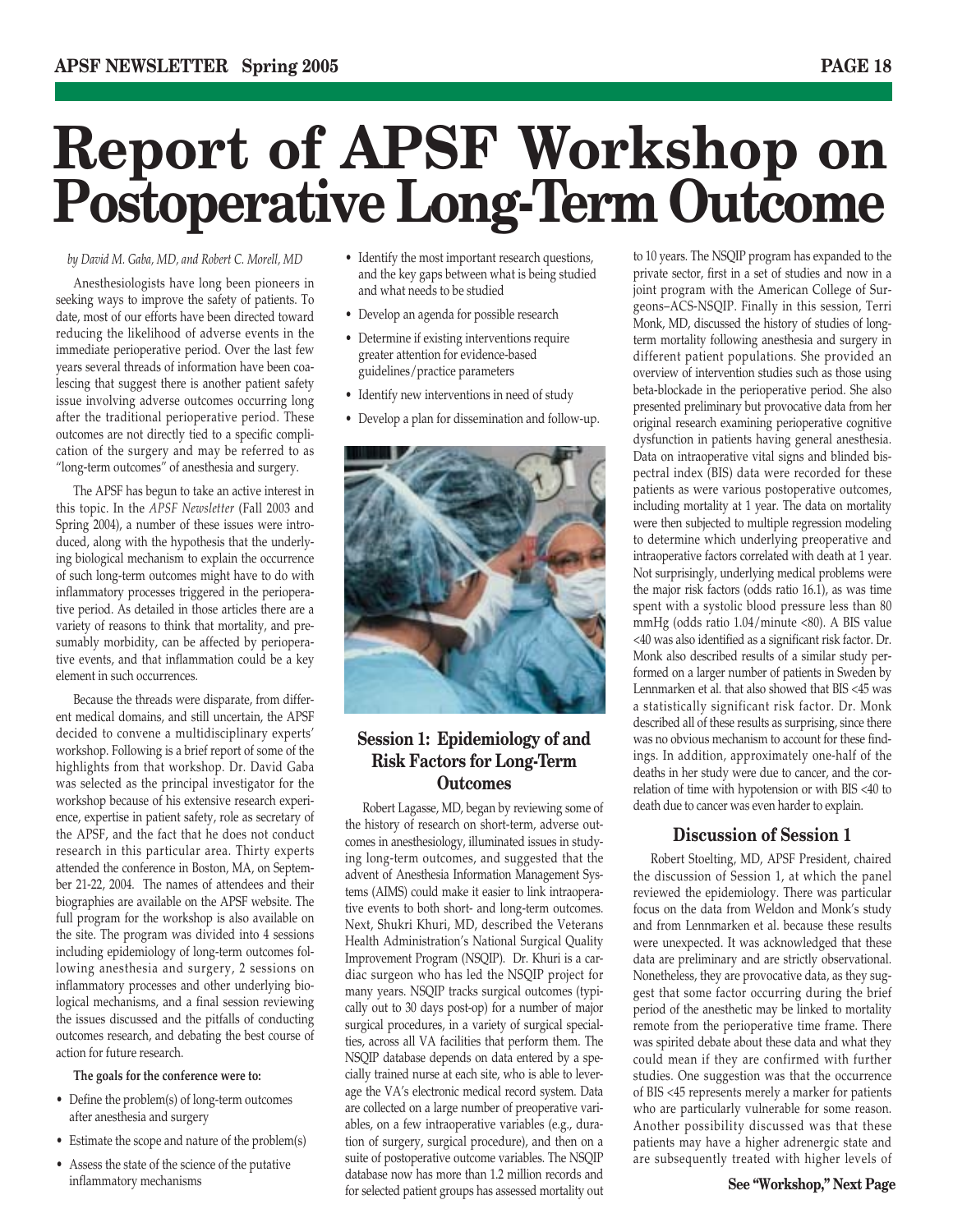### **Inflammatory Response May Be Deleterious**

#### **"Workshop," From Preceding Page**

hypnotics or volatile anesthetics. It was also suggested that the patients with the low BIS values might have a greater or more extended inflammatory response to anesthesia and surgery, although there are no studies yet that have investigated such a putative mechanism. It was widely agreed that these questions will need to be examined in larger studies that specifically investigate these issues.

There was additional discussion of other perioperative factors and treatments that have an impact on long-term outcomes. In particular, the data on perioperative beta-blockers are complex. While there have been multiple randomized trials, and there is a consensus for beta-blockade in patients with known cardiac disease having vascular surgery, whether this is beneficial for broader use is still open to considerable debate.

#### **Sessions 2 and 3 – Inflammation**

Potential biological mechanisms for such occurrences were the topics of Sessions 2 and 3. At the beginning of Session 2, Dr. Steffen Meiler proposed a set of hypotheses concerning the perioperative inflammatory/immune response as a potential biological link to long-term outcomes after anesthesia and surgery. Dr. Meiler proposed a "two-hit" model, which states that the inflammatory response to surgery may amplify pro-inflammatory cell mechanisms of certain disease states, such as coronary artery disease, hence contributing to disease acceleration and adverse postoperative events. The evidence that inflammatory processes are critical for the progression of atherosclerosis is undeniable. Similarly, inflammatory processes and infections are known to play a key role in cancer biology (e.g., hepatitis leading to hepatocellular carcinoma). The role of inflammation in the degenerative central nervous system diseases, such as Alzheimers, is more tentative, but a growing body of evidence definitely points in this direction.

Furthermore, Dr. Meiler proposed that certain patients or patient populations may exhibit an exaggerated inflammatory response to surgery and/or delayed resolution to the preoperative immune status. Limited human data are in support of this notion. If true, these patients may be at even greater risk to experience postoperative complications. What would cause an abnormal inflammatory response to surgery is not known, nor are all the factors that might be triggers beyond the surgical procedure itself. Whether anesthetic drugs, other aspects of anesthetic technique, or physiologic occurrences during surgery could be potent triggers for abnormal inflammation is not well established. There are threads of evidence that anxiety, fear, and pain can trigger inflammation.

This led Dr. Meiler to propose that perioperative care is a key nexus for affecting both short- and long-term outcomes. A common goal between anes-

thesiologists, surgeons, internists, and others will be to identify which patients are at risk, to define adjuvant treatments and modified patient care processes to prevent the negative outcomes, and to apply them throughout the continuum of the perioperative period. According to these models, taking an inflammation/ immune-based approach to dissecting the biological interactions between anesthesia, surgery, and postoperative complications therefore promises to yield important insights.

Last in the session, Rod Eckenhoff, MD, discussed the effects of volatile anesthetics on the oligomerization of brain proteins. This line of research was triggered by the speculation that many neurodegenerative diseases may be caused by the aggregation of normal and abnormal proteins (similar to what occurs in mad cow disease). Halothane and other volatile anesthetics do cause oligomer formation in amyloid precursor protein at clinically relevant levels, and this process lasts a long time. A single exposure of desflurane caused 3 days of differences in protein expression. Other proteins could be affected similarly. One example cited is ferritin, which binds volatile anesthetics at low concentrations. New animal models are being established in rats, which are thought to be a good model system. Finally, although these mechanisms suggest that exposure to volatile anesthetics might be linked to the occurrence of dementia, this conclusion is very speculative at this point.

#### **Discussion of Session 2**

The discussion was led by Dr. Carl Rosow. There was extensive discussion about what is meant by "stress," and whether "anxiety," "stress," or other terms really describe the same state. There was further discussion of the diverse responses and timeframes of inflammatory responses that were being discussed. Some inflammatory response is critical for wound healing and warding off surgical infection, yet too much or too prolonged a response might be deleterious. The panel tried to determine whether any existing studies show a definitive link between the kinds of inflammatory mechanisms suggested and postoperative complications. Some threads were drawn from studies of patients having cardiac surgery and cardiopulmonary bypass, but it was acknowledged that no studies to date demonstrate this specific putative linkage. There was discussion of whether one could study the long-term outcome of animals (rodents in particular) that had undergone anesthesia and surgery, while studying their inflammatory responses. There was wide agreement that understanding the subtle issues of long-term outcomes would require both animal and human studies.

#### **Session 3: Inflammatory Mechanisms Redux**

Session 3 continued the theme of looking at the basic biological aspects of inflammatory mechanisms. First, Charles Serhan, MD, presented a fascinating description of the active processes that resolve inflammation after it has been triggered. This resolution is not just a "burnout" of the proinflammatory functions, but rather has a set of resolution functions that involve resolving mediators. Resolution is thus different than mere "anti-inflammation," and the resolution processes offer another potential target for therapeutic manipulation. Furthermore, anti-inflammatory therapies may sometimes also inhibit the natural pro-resolution pathways, thus delaying or blunting their beneficial effects. Many of the mediators of the resolution phase are lipid mediators, among which are lipoxins, resolvins, and neuroprotectins. Resolvins may be the active ingredients of the beneficial effects of omega3 fish oil and other dietary elements. Similar molecules in the nervous system are called neuroprotectins. Dr. Serhan summarized the potential promise of this line of investigation as offering ways to mitigate the negative effects of inflammation by turning on resolution rather than by attempting to inhibit the pro-inflammatory phase itself. However, turning this basic science into therapies ready for clinical trials will take some time.

#### **Discussion of Session 3**

Don Stanski, MD, chaired the discussion of Session 3. There was extensive discussion of how to find the middle ground between the elegant basic science work and the interface to the clinical issues of long-term, post-surgical outcomes. In this regard, there is some work underway to develop more easily run assays for some of the resolution molecules. Another thread was trying to better link the seemingly beneficial effects of drugs like beta-blockers, clonidine, statins, and the underlying bioactive mediators.

An interesting question was raised as to the effects of discontinuing patients' aspirin or nonsteroidal anti-inflammatory therapies prior to surgery so as to minimize their effects on platelet aggregation, and thus on perioperative blood loss. A side effect of stopping these drugs could be to promote or unmask a more extreme inflammatory response.

In addition, there was considerable discussion about whether it is beginning to be possible to tease out which patients are most susceptible to short and long-term negative outcomes on the basis of their genotype or biochemical markers, in addition to the traditional risk factor analysis.

#### **Session 4: Wrap Up**

Dr. Jeff Cooper chaired this session and reiterated the interest of the APSF in the concept of longterm, postoperative outcome. Active participants in this session included Drs. Dan Sessler and Lee Fleisher who shared their experience, observations,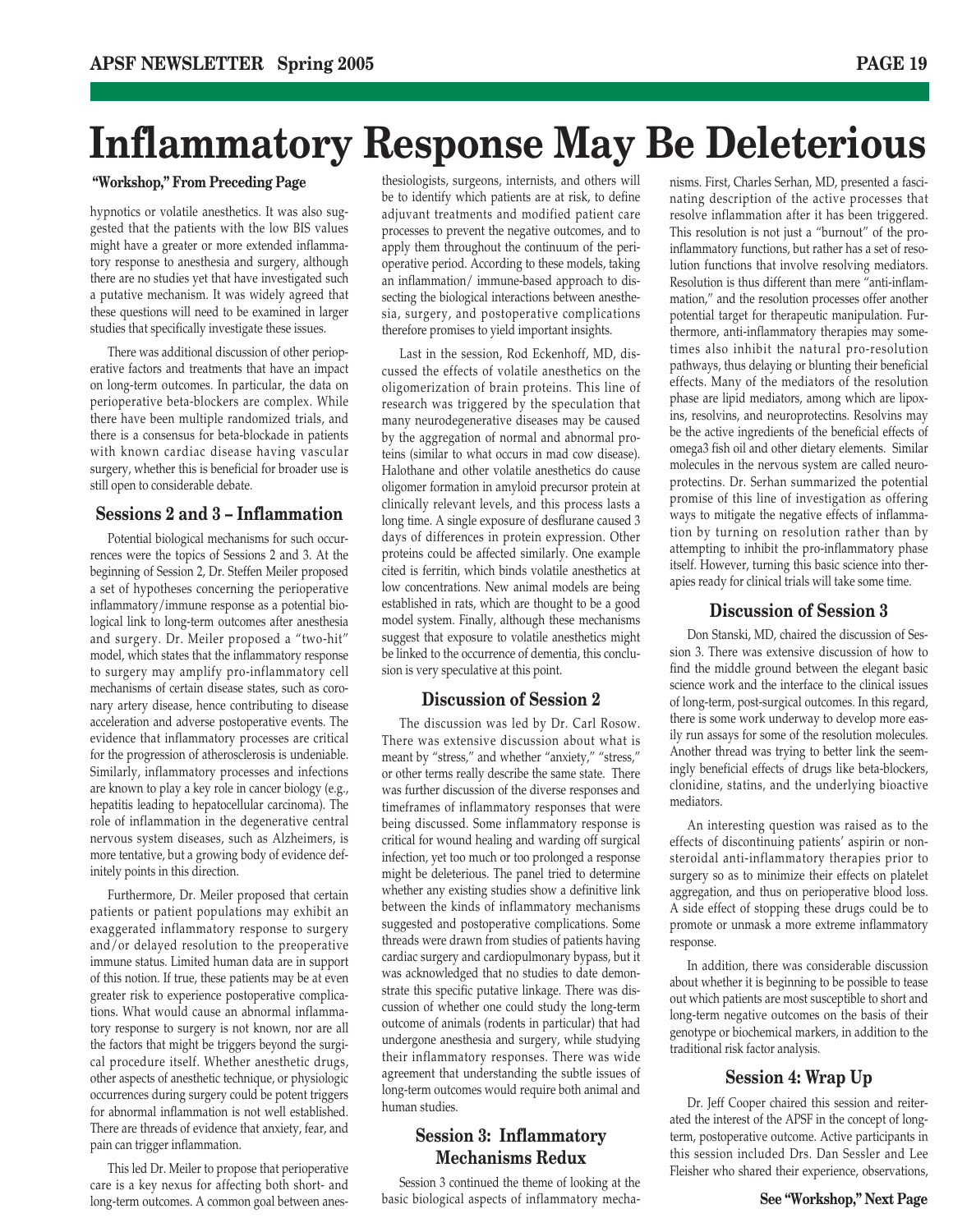## **Working Group Develops Basis for Action**

#### **"Workshop," From Preceding Page**

and recommendations concerning future investigations. Dr. Karl Hammermeister proposed a "straw man" sequence of investigations to be considered by the panel. This sequence would be to:

- Confirm excess late adverse outcomes (e.g., mortality)
- Identify predictors of late adverse outcomes
- Evaluate mechanisms of excess late adverse outcomes
- Conduct small-scale trials of interventions for excess late adverse outcomes
- Conduct large-scale comparative randomized clinical trials of interventions.

Following this discussion Dr. Cooper called for 3 mini-votes of the participants:

• Do you believe that there IS some relationship between inflammatory processes in the perioperative period and long-term survival?

*A majority of participants voted yes.*

• Should an appropriate study be done to measure "excess" mortality resulting from identifiable factors of anesthesia and surgery?

*Again, a majority of participants voted yes.*

• Should such a study demonstrating "excess mortality" be completed before any other studies–such as those suggested in the "straw man"–are begun?

*Only a few participants voted yes.*

Marcel Durieux, MD, PhD, advocated conducting campaigns of basic research and clinical research in parallel, since useful clinical investigations can be done even before the underlying mechanisms are fully defined in the laboratory. Among the clinical questions that currently seem ready for investigation, he listed:

- Relationship of intraoperative EEG measures to long-term mortality. The panel largely agreed that the data discussed so far are intriguing but very preliminary. He emphasized that the issue is not necessarily "deep anesthesia," but that this might be a marker for patients who have different underlying physiology. We need to find out what causes this relationship, increased requirement, or exaggerated response.
- The development of chronic pain after surgery, and use of "preventive analgesia" to prevent postoperative chronic pain
- Perioperative transfusion and its effect on longterm outcome

• The development of a perioperative hypercoagulable state, which may result in thromboembolism and/or myocardial ischemia.

Some comments were made about possible follow-up activities stemming from this conference. Dr. Khuri indicated that NSQIP is very interested about incorporating AIMS data in NSQIP. Dr. Hunt from CMS indicated that CMS might well be interested in adding additional variables to the database analysis projects that are currently in design.

Dr. Thomas Russell, the Executive Director of the American College of Surgeons, said that it was very clear that the entire team caring for a surgical patient—surgeon, anesthesiologist, primary care physician, cardiologists, oncologists, and many others—needed to engage in serious new efforts to share and coordinate their knowledge, perspectives, and clinical efforts in order to optimize outcomes for the patients. Never again should they satisfy themselves to work solely within their own silos, no matter how expertly.

In summary, the group arrived at a number of threads of agreement and observation, which will now serve as the basis for future analysis and action. These include

- 1. Historically, surgeons and anesthesiologists have largely felt their actions only have immediate or near-term consequences.Things not directly related to the surgical procedure that occurred "way down the line" (the "long-term outcomes") had to do with the patient's underlying medical conditions and were just bad luck. But the group thought it was distinctly possible that there are things that happen during surgery that have lasting effects and may have a long-term impact on morbidity and mortality.
- 2. The group acknowledged that there may in fact be excess mortality over the long-term linked to the process of anesthesia and surgery. But the data are extremely sparse, complicated, and have many limitations and pitfalls. The question should be pursued further to find more definitive answers.
- 3. There should be more studies of large numbers of patients to better identify risk factors for the occurrence of adverse long-term outcomes as well as for short-term complications.
- 4. Inflammation has been implicated in many disease processes and it is definitely possible that there exists a relationship between inflammation and the long-term outcomes associated with surgery and anesthesia. Much remains to be determined to see if this linkage is present, and if

so, its strength and what can be done about it. Studies are needed both on the basic biology of inflammation, and on the specifics of this biology in the setting of anesthesia and surgery.

5. As we collect better data about the nature of postoperative outcome, studies are needed to evaluate the mechanisms, and define possible interventions. This may happen first in smallscale trials, but ultimately large-scale studies, with thousands of patients, will be needed. The benefits of extrapolating existing therapies, such as perioperative beta-blockade, to broader groups of patients requires further study as well.

*Dr. Gaba is a Professor in the Department of Anesthesia and the Associate Dean for Immersive and Simulation Based Learning at Stanford University, Stanford, CA. He is also Secretary of the APSF.*

#### **Letter to the Editor**

**Hypoxemia in the Hospital Frequently an Early Sign of Impending Catastrophe**

#### **To the Editor:**

Dr. Stemp makes an interesting point, albeit with great drama: detection of transient hypoxemia is not nearly as vital to patient outcome as determination of cause. Summarizing the logic of his letter, one would conclude that treating hypoxemia with oxygen but neglecting further investigation enables the undetected respiratory pathology to continue.

His points are legitimate. Most humans outside the hospital tolerate transient hypoxemia without sequelae as it is usually produced by a benign or self-limited process. However, hypoxemia in the hospital frequently is an early sign of impending catastrophe.

Perhaps Dr. Stemp would agree with this conclusion: oxygen should be the first step in addressing hypoxemia, but never the last.

*Samuel Metz, MD Oregon Anesthesiology Group Portland, OR*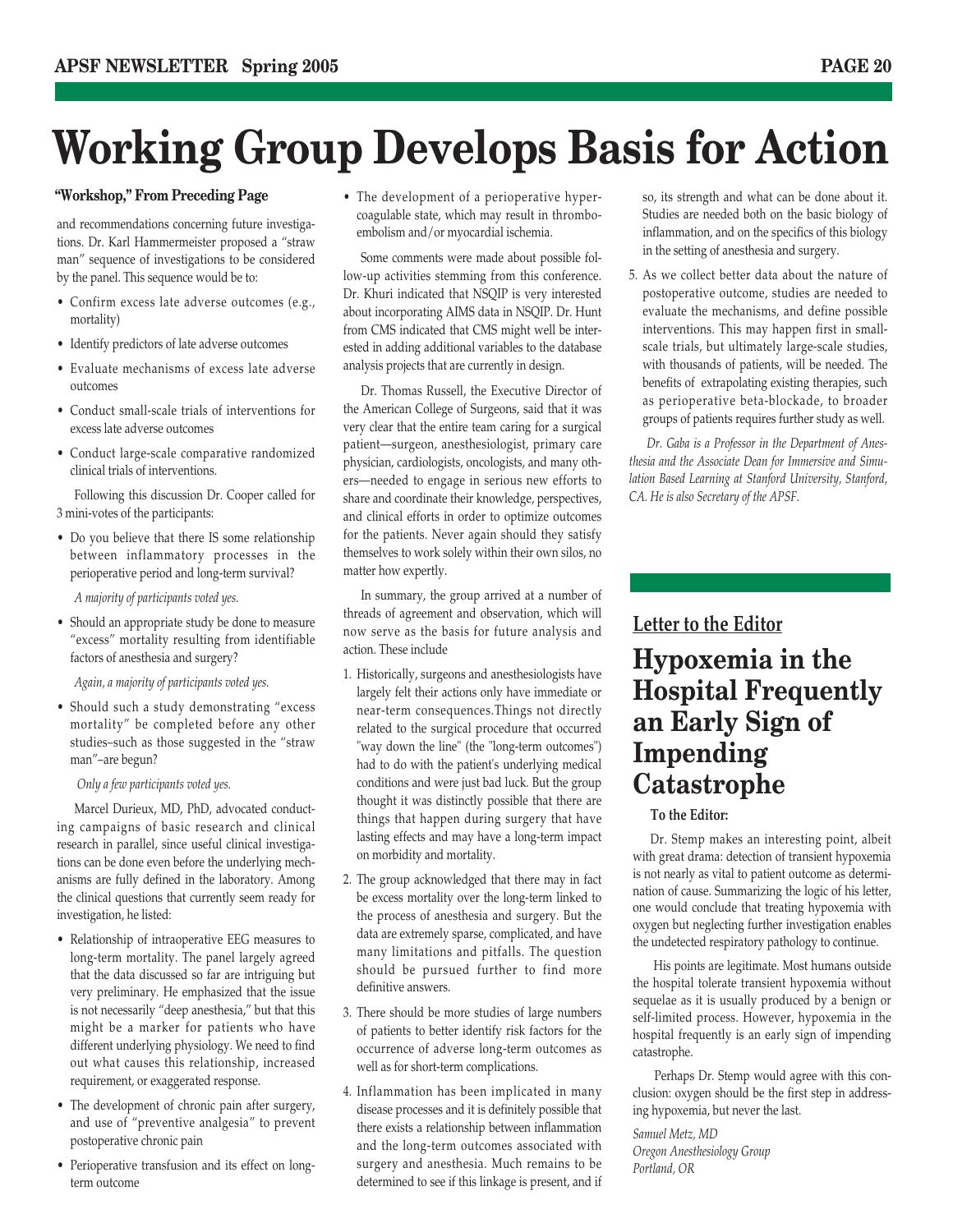## **American College of Surgeons Collaborates With APSF to Develop Quality Program**

*The American College of Surgeons National Surgical Quality Improvement Program (ACS NSQIP)*

#### *By R. Scott Jones, MD, FACS*

Surgical operations, in contrast to medical treatments of chronic diseases, lend themselves to observation by outcome studies. Whether patients live or die, have complications, are cured, have their symptoms relieved, return to work or play, and are satisfied with their care are very important issues vital to the assessment of the quality of surgical care. The Veterans Administration Health System (VA) addressed surgical quality improvement by developing the National Surgical Quality Improvement Program (NSQIP) to employ a prospective, peer-controlled, validated database to quantify 30 day risk-adjusted surgical outcomes.

Dedicated, trained, NSQIP nurses collect specific preoperative, intraoperative, and postoperative data. Statistical analysis of the preoperative data identifies risk factors predictive of outcome. Further analysis calculates the expected outcome of a patient population. The observed outcome/expected outcome (O/E ratio) denotes the risk-adjusted outcome. A low O/E ratio indicates better than expected outcome and a high O/E ratio indicates poorer than expected outcome (mortality, morbidity, or other). The NSQIP O/E ratio, based on valid, reliable data measures the quality of surgical care. This risk-adjustment allows valid comparisons of outcomes among all hospitals in the program. Also, the NSQIP data identifies sources of morbidity and mortality to enable management practices and improvement of the processes of care to reduce morbidity and mortality. After implementation of the NSQIP, between 1992 and 2002, the VA surgical mortality decreased 27% and the morbidity decreased 45%.

After recognizing the effectiveness of the NSQIP the leaders in the VA arranged for its preliminary evaluation in 3 university hospitals, Emory University, University of Kentucky, and the University of Michigan. The program worked very well in that setting. Then the VA and the American College of Surgeons (ACS) began collaboration for further application of the NSQIP in the private sector. With support from a grant from the Agency for Healthcare Research and Quality (AHRQ) to the ACS the NSQIP was introduced into 11 additional university hospitals. Later data was included from 4 affiliated

community hospitals. With 2 years of complete data the NSQIP functions very well in these 18 private sector hospitals.

The private sector hospitals could not use VA resources, facilities, or information systems. For that reason, a private company QCMetrix, developed a web-based data collection system and trained the private sector nurses. The Colorado Health Outcomes Program (COHO) affiliated with the University of Colorado provides biostatistical services, data management, and report preparation for the private sector initiative.

In addition to proven performance in the VA, 4 year's private sector experience has demonstrated the effectiveness of the NSQIP as a quality improvement tool and a source of new clinical knowledge. So the ACS developed a business plan to offer this program, beginning with General and Vascular Surgery, to all interested hospitals. The VA program will continue as the VA NSQIP and the private sector initiative will become the ACS NSQIP.

The ACS NSQIP will contribute to the reduction of surgical mortality and morbidity. The success of ACS NSQIP depends upon several factors. First, the trained, dedicated nurses provide reliable data. The program includes measures of reliability of the data collection so there is minimal variability among the hospitals in the program. Second, each hospital must have a surgeon responsible for the conduct of the program. The surgeon works closely with the nurse and monitors the data. Third, an Executive Committee reviews the reports provided to the hospitals on a regular basis. Fourth, the ACS NSQIP generates Best Practices from the database and makes them available on the website. Fifth, the surgeon and the nurse can review their hospital's data (unadjusted) on the website and compare it with the means of the other hospitals in the program contemporaneously. The website provides a very versatile instrument for drilling down into the database to examine the variables in detail. This database can form the cornerstone of the morbidity and mortality conference and other quality improvement programs in the hospital. All ACS NSQIP data is encrypted when it leaves the participating hospital for management by QCMetrix and COHO. Also, all hospitals are de-identified in the database. All data is confidential. In the semi annual riskadjusted reports the hospitals can only identify themselves. Confidentiality is maintained for surgeons, hospitals and patients.

The ACS and the APSF recently collaborated to submit a proposal to the National Library of Medicine requesting funds to investigate the feasibility of transferring intraoperative data to the ACS NSQIP database from the Anesthesia Information Management System operating in some hospitals. The availability of intraoperative hemodynamic, metabolic, and temperature data could substantially improve the capacity of the ACS NSQIP to predict and evaluate surgical outcomes. The ACS NSQIP provides an excellent opportunity for surgeons, anesthesiologists, and nurse anesthetists to work together effectively to evaluate and thereby improve surgical outcomes.

The reduction of morbidity and mortality are sufficient justification to employ this program. It has the added advantage of allowing surgeons to fulfill their professional responsibility of self-evaluation. It is also an excellent opportunity for surgeons to work in collaboration with the leaders of hospital administration, anesthesiology, and nursing services to benefit patients.

As representatives of the American College of Surgeons we sincerely hope the administrators, surgeons, anesthesiologists, nurse anesthetists, and nurses of all hospitals choose to introduce, maintain, and use this unique surgical quality improvement tool. Further information about ACS NSQIP can be obtained by contacting mwerner@facs.org, the ACS website at www.FACS.org, or www.nsqip.org.

*Dr. Jones is Director, Division of Research and Optimal Patient Care, American College of Surgeons, Chicago, IL, and Professor of Surgery University of Virginia, Charlottesville, VA.* 

**APSF Grant Application Information Available on Our Website: www.apsf.org**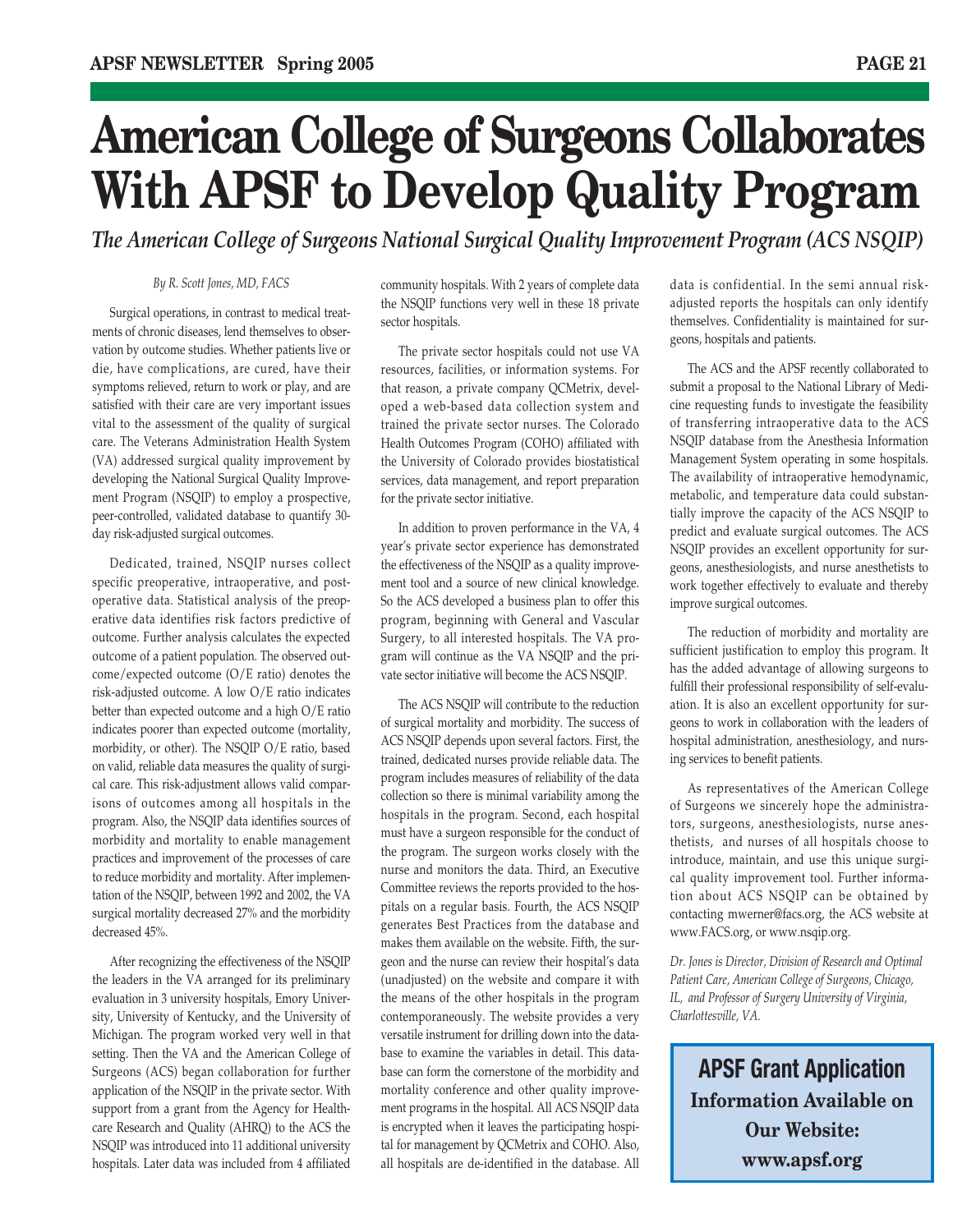### **Letters to the Editor:**

### **Do Not Break Contact With the Patient**

#### **To the Editor:**

I read with interest, and sadness of course, of the 3 examples of anesthetic accidents in the article "Turn Your Alarms On" in the winter issue of the *APSF Newsletter*.

I have been retired for almost 15 years, but was forcibly reminded by the article of my constant admonition to residents and students: "Do not break contact with the patient."

A precordial stethoscope for all conscious patients and an esophageal one for all under general anesthesia was a constant routine for all my patients. My spiel was,

"You are either hearing the heart beat or you are feeling it beat at all times. This way, you can turn your back to the patient to draw up meds or write on the chart. You can carry on a conversation with the surgeon, but you never lose input from the heart. The beeping EKG helps, but is not a substitute. The oximeter and capnograph are great, too, but nothing takes the place of listening to or touching the patient."

There is no excuse, of which I am aware, for the anesthesiologist to leave the head of the patient; he or she has no obligation to help anybody do anything; his only obligation is to the patient's safety. This sounds mundane, but I pounded it into my residents.

Monitors are fine, but these 3 accidents would not have happened if my rules had been followed.

*Terring W. Herionimus III, MD, FACA, FCCP Professor of Anesthesiology, Retired University of Virginia Medical Center West Virginia University Health Sciences Center*

### *PACU Pulse Ox Tone Touted*

#### **To the Editor:**

I'm in total agreement regarding the special need to hear the pulse beep tone for pulse oximetry during anesthesia. Anesthesiologists can testify to the importance of the pitch/saturation ratio (and to the fact that the "dive-bombing falling pitch" will never go unnoticed).

However, I'm always amazed that when I take a patient to the PACU, the nurses have turned off all "noise-makers" (is it to have a quiet place for the recovering patients?).

I have often asked them to turn the pulse oximetry beep tone on with my patients. I explain to them they can turn their backs on the patient and still hear the most important beep in the world.

I would like to suggest that the APSF institute a policy for the PACU which is identical to the OR.

Sincerely,

*Heddy-Dale Matthias, MD One Roses Bluff Parkway Madison, MS 39110 601-856-7074 hdmatthias@jam.rr.com*

#### *Improve Safety by Supporting Your APSF*

- ◆ *Individuals*
- ◆ *State Societies*
- **Group Practices**
- ◆ *Safety Advocates*

**Send Your Contribution To: APSF** 520 N. Northwest Highway Park Ridge, IL 60068-2573

### **References Support Fatigue Concerns**

#### **"Costs References," From Page 16**

#### **References**

- 1. Landrigan CP, et al. Effect of reducing interns' work hours on serious medical errors in intensive care units. *N Engl J Med* 2004;351:1838-48.
- 2. Barger LK, et al. Extended work shifts and the risk of motor vehicle crashes among interns. *N Engl J Med* 2005;352:125-34.
- 3. Veasey S, et al. Sleep loss and fatigue in residency training: a reappraisal. *JAMA* 2002;288:1116-24.
- 4. Gaba DM. Structural and organizational issues in patient safety: a comparison of health care to other high-

hazard industries. *California Management Review* 2000;43:83-102.

- 5. Reason J. Human Error. Cambridge: Cambridge University Press. 1990:1-302.
- 6. Dinges DF, Broughton RJ. Sleep and Alertness: Chronobiological, Behavioral, and Medical Aspects of Napping. New York: Raven Press, 1989.
- 7. Rosekind MR, et al. Crew Factors in Flight Operations IX: Effects of Planned Cockpit Rest on Crew Performance and Alertness in Long-Haul Operations. NASA Technical Memorandum #108839 Moffett Field, CA: NASA Ames Research Center, 1994.
- 8. Czeisler CA, Dijk DJ. Use of bright light to treat maladaptation to night shift work and circadian rhythm sleep disorders. *J Sleep Res* 1995;4:70-3.



### **Reader Softens View of OR Reading**

#### **To the Editor:**

I am replying to your article in the *APSF Newsletter* and offering you my perspective on the issue. I am in total agreement that the image we project is important, and the image of Dr. Giesecke with his feet propped up on the anesthesia machine presents a poor image.

On the other hand, the level of sensory deprivation can be extremely variable in cases, and the ability to multitask varies among anesthesiologists. In the past, manpower was sufficient, and case volume was large enough that those in need of constant stimulation could just stick with open hearts, AAAs, and so forth. Today, we might do complex cases one day and the next be stuck in a dark room with an ASA 1 or 2 patient for 2-4 hours in a case with almost no potential for blood loss with only a minimal break from a sympathetic colleague.

Reading material downloaded onto a PDA from a site such as Avantgo® is much more discreet and can be done such that monitors can be still in the field of view, keeping someone used to multitasking in complex cases from being lulled into boredom. Useful PDA software such as ePOCRATeS® and other clinical applications make it a common device for clinicians to keep with them.

When I started practice, I only supervised residents and CRNAs in an academic setting and was a staunch opponent of any reading in the OR. In my current practice, I supervise some, but often do cases of varying complexity alone. This experience has caused me to soften my position on this issue.

*Mont Stern, MD East Amhert, NY*

> *Check Out the New APSF Website:* **www.apsf.org**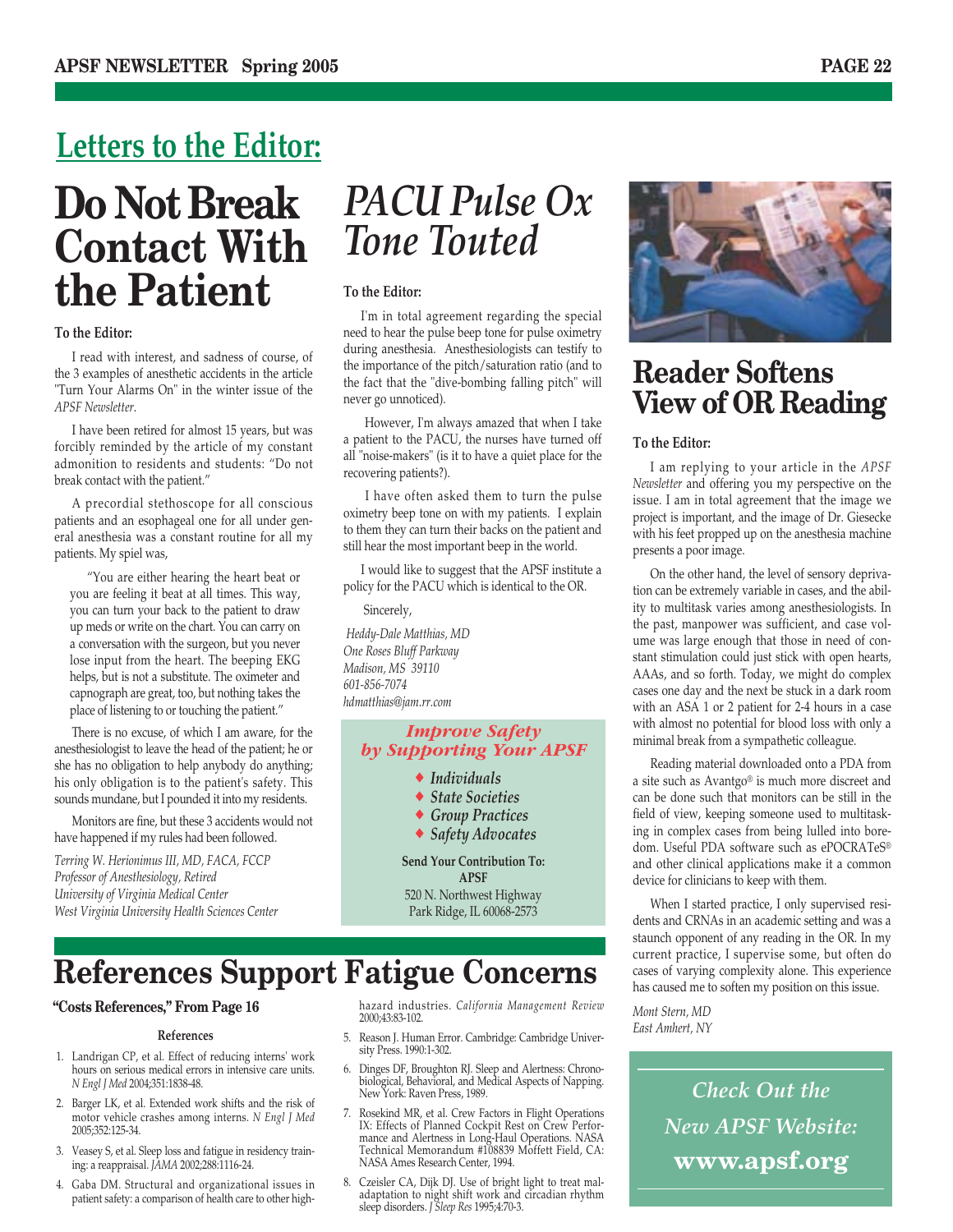### **Letter to the Editor High Airway Pressure Mandates Diagnosis and Remedy**

#### **To the Editor:**

In the Fall 2004 issue of the *APSF Newsletter*, Dr. Nichols et al. stressed the importance of machine check, especially of the reusable pieces of equipment to avoid a foreign body in the circuit causing high airway pressures (HAP) after intubation. This problem is not uncommon and continues to cause anxiety when encountered.

I am sure many of us follow a pattern of checks when confronting the problem of HAP after intubation. The order of these checks is decided by the preexisting problems of the patient, the machine, and also by previous encounters of a similar nature.

The checks have to be quick (time and life-saving), systematic, and cost-effective. The following sequence, although not exhaustive, may suit most of the circumstances (Figure 1) and is for the benefit of anesthesiologists who have not encountered HAP after intubation, and, it is hoped, will never have to use this algorithm.

On initial notice, it may be a good practice to put one's hand under the drapes and feel for the ETT outside the patient, which may be obstructed by the surgeon's hand or kinked due to the plastic's inherent properties. Following that, perform auscultation of the chest to detect breath sounds. Precordial stethoscopes placed prior to draping come in handy. Rhonchi, or bilateral absent breath sounds, are treated by a dose of albuterol. If the HAP continues, start Ambu bag ventilation. If ventilation is easy, the obstruction is proximal to the ETT. This is approached systematically from either the angle piece and upstream or the ventilator and downstream, not forgetting that some of the causes missed are a stuck  $O<sub>2</sub>$  flush valve, wrong vacuum settings in the scavenging system, and leak from ventilator bellows.

The causes of HAP distal to the angle piece are either from the patient or the ETT. With continuing anesthetic, by the intravenous route if necessary, pass a suction catheter down the ETT (Figure 2). This will give some information, depending on how far one is able to pass the catheter. Once the ETT is eliminated as a cause for HAP, the patient causes are approached while having in mind the preexisting problems of the patient and the sequence of events that led to the HAP. This systematic approach avoids changing the ETT unnecessarily with its attendant problems of laryngeal trauma, saves the time of reintubation, and is also cost-effective.

One can suitably modify the scheme shown in the tables for the individual circumstances depending on the degree of suspicion about a particular cause.



*Figure 1: Algorithm for High Airway Pressure After Intubation*



*Hariharan Shankar, MD Milwaukee, WI*

*Figure 2: Suction Catheter Placement Leads to Diagnostic Scheme & Management Recommendations*